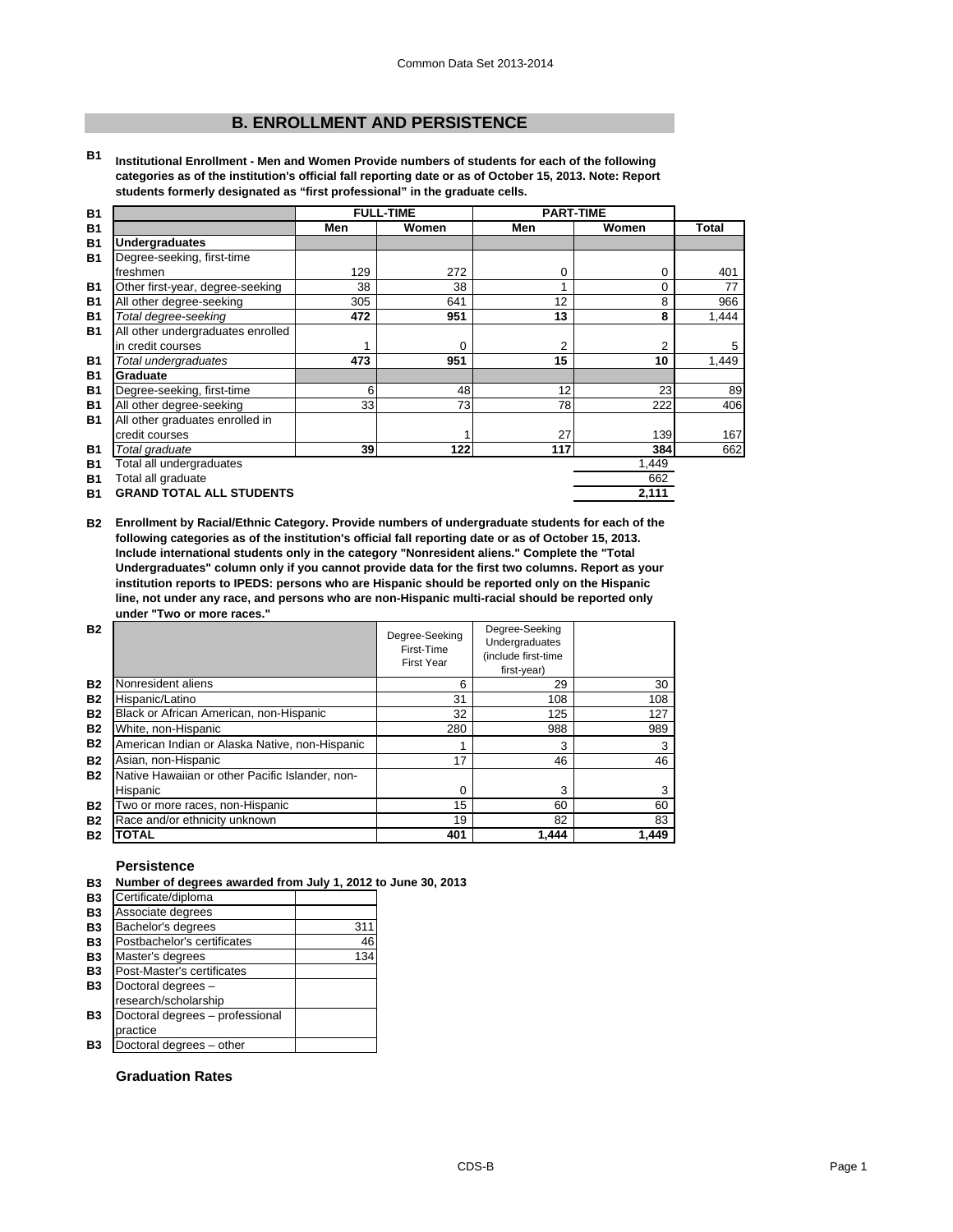The items in this section correspond to data elements collected by the IPEDS Web-based Data Collection System's Graduation Rate Survey (GRS). For complete instructions and definitions of data elements, see the IPEDS GRS instructions and glossary on the 2013 Web-based survey.

# **For Bachelor's or Equivalent Programs**

Please provide data for the Fall 2007 cohort if available. If Fall 2007 cohort data are not available, provide data for the Fall 2006 cohort.

# *Fall 2007 Cohort*

Report for the cohort of full-time first-time bachelor's (or equivalent) degree-seeking undergraduate students who entered in Fall 2007. Include in the cohort those who entered your institution during the summer term preceding Fall 2007.

| <b>B4</b>  | Initial 2007 cohort of first-time, full-time bachelor's (or equivalent) degree-seeking<br>undergraduate students; total all students:                                                                                                                                           |          |
|------------|---------------------------------------------------------------------------------------------------------------------------------------------------------------------------------------------------------------------------------------------------------------------------------|----------|
|            |                                                                                                                                                                                                                                                                                 | 399      |
| <b>B5</b>  | Of the initial 2007 cohort, how many did not persist and did not graduate for the<br>following reasons: death, permanent disability, service in the armed forces, foreign aid<br>service of the federal government, or official church missions; total allowable<br>exclusions: | $\Omega$ |
| <b>B6</b>  | Final 2007 cohort, after adjusting for allowable exclusions: (subtract question B5 from<br>question B4)                                                                                                                                                                         |          |
|            |                                                                                                                                                                                                                                                                                 | 399      |
| B7         | Of the initial 2007 cohort, how many completed the program in four years or less (by<br>August 31, 2011):                                                                                                                                                                       |          |
|            |                                                                                                                                                                                                                                                                                 | 233      |
| <b>B8</b>  | Of the initial 2007 cohort, how many completed the program in more than four years<br>but in five years or less (after August 31, 2011 and by August 31, 2012):                                                                                                                 | 32       |
| <b>B</b> 9 | Of the initial 2007 cohort, how many completed the program in more than five years<br>but in six years or less (after August 31, 2012 and by August 31, 2013):                                                                                                                  | 3        |
|            | <b>B10</b> Total graduating within six years (sum of questions B7, B8, and B9):                                                                                                                                                                                                 |          |
|            |                                                                                                                                                                                                                                                                                 | 268      |
|            | <b>B11</b> Six-year graduation rate for 2007 cohort (question B10 divided by question B6):                                                                                                                                                                                      |          |
|            |                                                                                                                                                                                                                                                                                 | 67%      |

# *Fall 2006 Cohort*

Report for the cohort of full-time first-time bachelor's (or equivalent) degree-seeking undergraduate students who entered in Fall 2006. Include in the cohort those who entered your institution during the summer term preceding Fall 2006.

| <b>B4</b> | Initial 2006 cohort of first-time, full-time bachelor's (or equivalent) degree-seeking<br>undergraduate students; total all students:                                                                                                                                           | 450          |
|-----------|---------------------------------------------------------------------------------------------------------------------------------------------------------------------------------------------------------------------------------------------------------------------------------|--------------|
| <b>B5</b> | Of the initial 2006 cohort, how many did not persist and did not graduate for the<br>following reasons: death, permanent disability, service in the armed forces, foreign aid<br>service of the federal government, or official church missions; total allowable<br>exclusions: | <sup>0</sup> |
| B6.       | Final 2006 cohort, after adjusting for allowable exclusions: (subtract question B5 from<br>question B4)                                                                                                                                                                         | 450          |
| B7        | Of the initial 2006 cohort, how many completed the program in four years or less (by<br>August 31, 2010):                                                                                                                                                                       | 255          |
| <b>B8</b> | Of the initial 2006 cohort, how many completed the program in more than four years<br>but in five years or less (after August 31, 2010 and by August 31, 2011):                                                                                                                 | 36           |
| <b>B9</b> | Of the initial 2006 cohort, how many completed the program in more than five years<br>but in six years or less (after August 31, 2011 and by August 31, 2012):                                                                                                                  | 8            |
|           | <b>B10</b> Total graduating within six years (sum of questions B7, B8, and B9):                                                                                                                                                                                                 | 299          |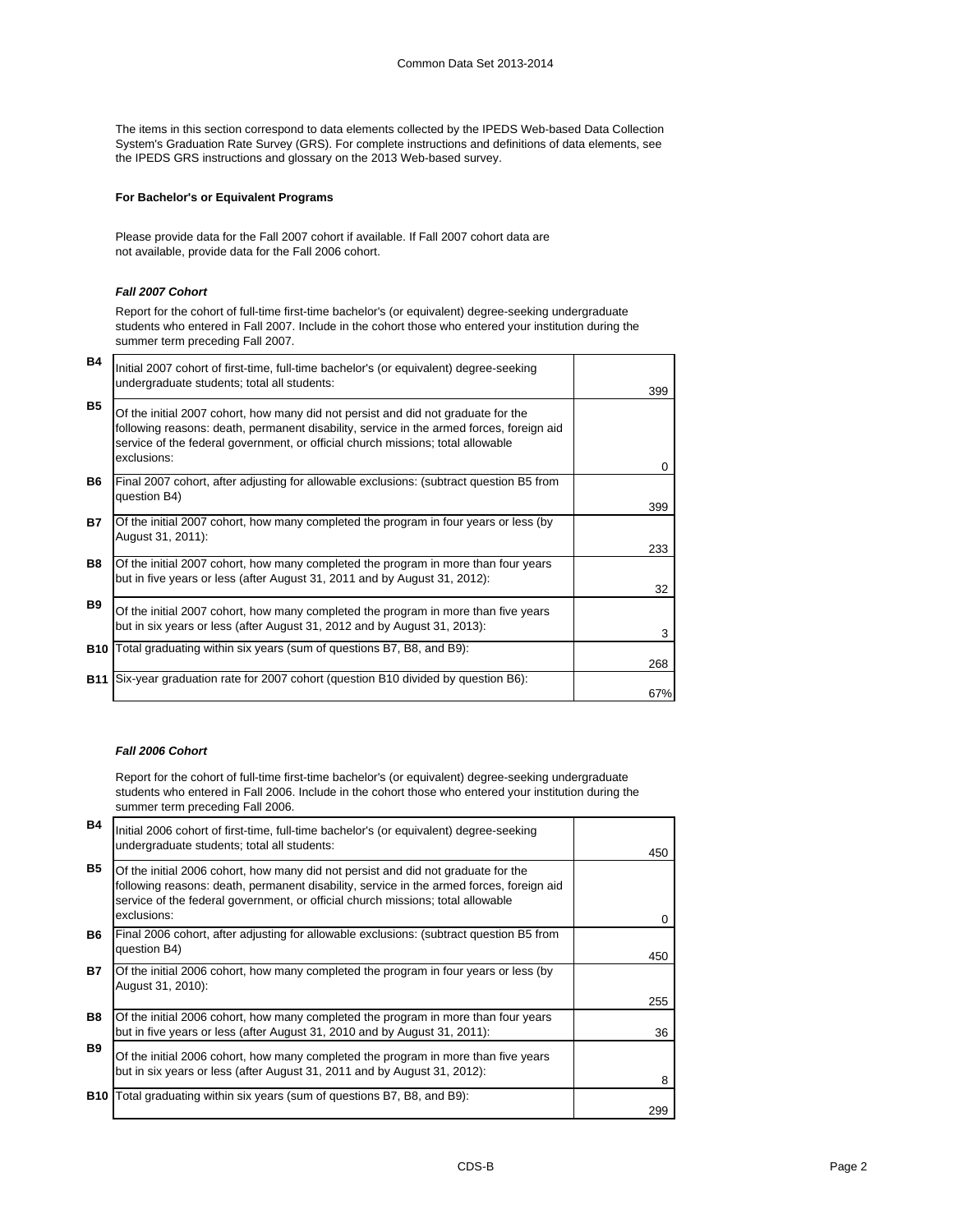**B11** Six-year graduation rate for 2006 cohort (question B10 divided by question B6):

66%

# **For Two-Year Institutions**

Please provide data for the 2010 cohort if available. If 2010 cohort data are not available, provide data for the 2009 cohort.

# *2010 Cohort*

|            | <b>B12</b> Initial 2010 cohort, total of first-time, full-time degree/certificate-seeking students:                                                                                                                                                                                        |  |
|------------|--------------------------------------------------------------------------------------------------------------------------------------------------------------------------------------------------------------------------------------------------------------------------------------------|--|
|            | <b>B13</b> Of the initial 2010 cohort, how many did not persist and did not graduate for the<br>following reasons: death, permanent disability, service in the armed forces, foreign aid<br>service of the federal government, or official church missions; total allowable<br>exclusions: |  |
|            | <b>B14</b> Final 2010 cohort, after adjusting for allowable exclusions (Subtract question B13 from<br>question B12):                                                                                                                                                                       |  |
| <b>B15</b> | Completers of programs of less than two years duration (total):                                                                                                                                                                                                                            |  |
| <b>B16</b> | Completers of programs of less than two years within 150 percent of normal time:                                                                                                                                                                                                           |  |
| <b>B17</b> | Completers of programs of at least two but less than four years (total):                                                                                                                                                                                                                   |  |
|            | <b>B18</b> Completers of programs of at least two but less than four-years within 150 percent of<br>normal time:                                                                                                                                                                           |  |
| <b>B19</b> | Total transfers-out (within three years) to other institutions:                                                                                                                                                                                                                            |  |
| <b>B20</b> | Total transfers to two-year institutions:                                                                                                                                                                                                                                                  |  |
|            | <b>B21</b> Total transfers to four-year institutions:                                                                                                                                                                                                                                      |  |

# *2009 Cohort*

| <b>B12</b> Initial 2009 cohort, total of first-time, full-time degree/certificate-seeking students:                                                                                                                                                                                        |  |
|--------------------------------------------------------------------------------------------------------------------------------------------------------------------------------------------------------------------------------------------------------------------------------------------|--|
| <b>B13</b> Of the initial 2009 cohort, how many did not persist and did not graduate for the<br>following reasons: death, permanent disability, service in the armed forces, foreign aid<br>service of the federal government, or official church missions; total allowable<br>exclusions: |  |
| <b>B14</b> Final 2009 cohort, after adjusting for allowable exclusions (Subtract question B13 from<br>question B12):                                                                                                                                                                       |  |
| <b>B15</b> Completers of programs of less than two years duration (total):                                                                                                                                                                                                                 |  |
| <b>B16</b> Completers of programs of less than two years within 150 percent of normal time:                                                                                                                                                                                                |  |
| <b>B17</b> Completers of programs of at least two but less than four years (total):                                                                                                                                                                                                        |  |
| <b>B18</b> Completers of programs of at least two but less than four-years within 150 percent of                                                                                                                                                                                           |  |
| normal time:                                                                                                                                                                                                                                                                               |  |
| <b>B19</b> Total transfers-out (within three years) to other institutions:                                                                                                                                                                                                                 |  |
| <b>B20</b> Total transfers to two-year institutions:                                                                                                                                                                                                                                       |  |
| <b>B21</b> Total transfers to four-year institutions:                                                                                                                                                                                                                                      |  |

# **Retention Rates**

Report for the cohort of all full-time, first-time bachelor's (or equivalent) degree-seeking undergraduate students who entered in Fall 2012 (or the preceding summer term). The initial cohort may be adjusted for students who departed for the following reasons: death, permanent disability, service in the armed forces, foreign aid service of the federal government or official church missions. No other adjustments to the initial cohort should be made.

| <b>B22</b> For the cohort of all full-time bachelor's (or equivalent) degree-seeking undergraduate |     |
|----------------------------------------------------------------------------------------------------|-----|
| students who entered your institution as freshmen in Fall 2012 (or the preceding                   |     |
| summer term), what percentage was enrolled at your institution as of the date your                 |     |
| linstitution calculates its official enrollment in Fall 2013?                                      |     |
|                                                                                                    | 86% |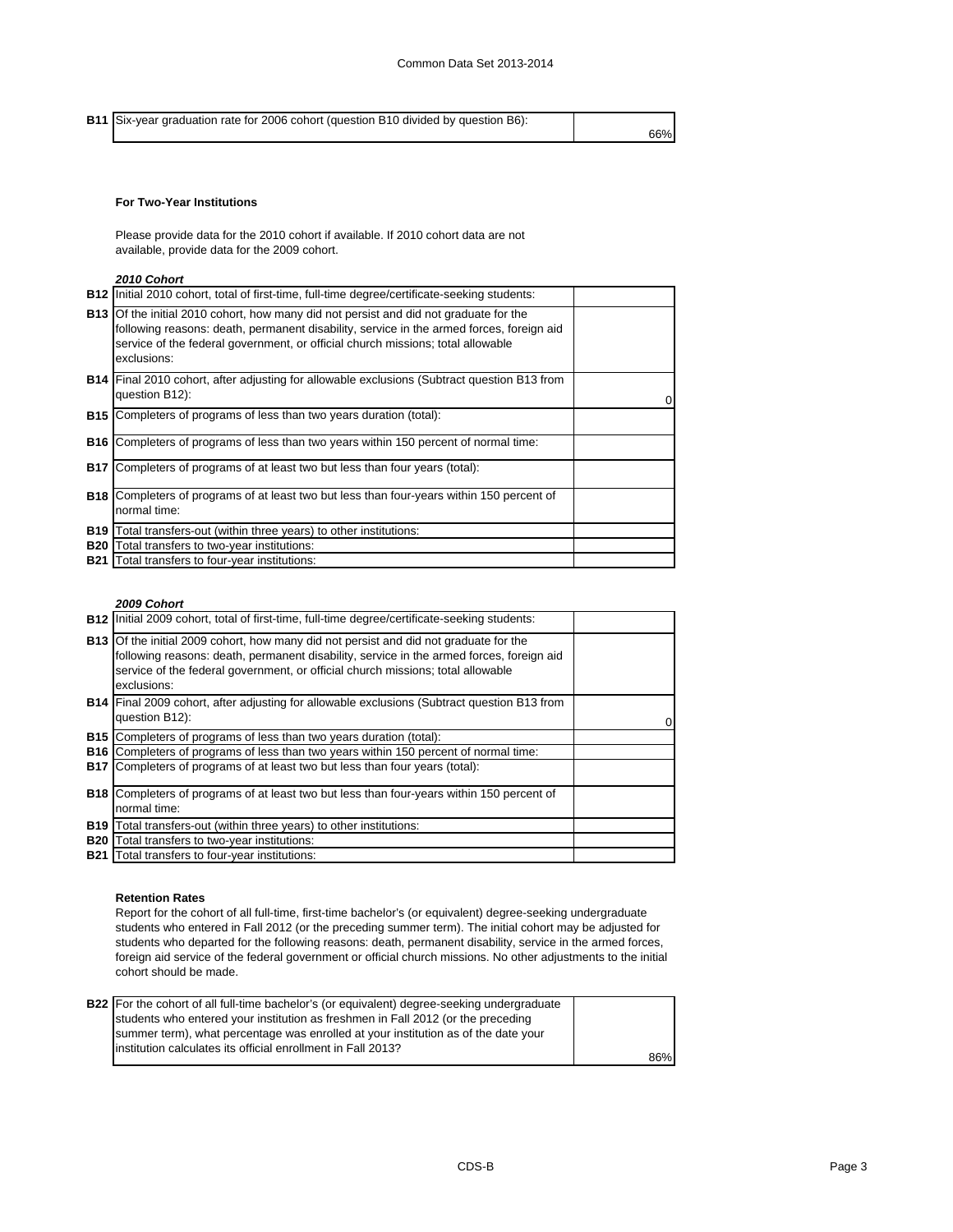# **C. FIRST-TIME, FIRST-YEAR (FRESHMAN) ADMISSION**

### **Applications**

**C1 First-time, first-year, (freshmen) students: Provide the number of degree-seeking, first-time, firstyear students who applied, were admitted, and enrolled (full- or part-time) in Fall 2013. Include early decision, early action, and students who began studies during summer in this cohort. Applicants should include only those students who fulfilled the requirements for consideration for admission (i.e., who completed actionable applications) and who have been notified of one of the following actions: admission, nonadmission, placement on waiting list, or application withdrawn (by applicant or institution). Admitted applicants should include wait-listed students who were** 

| C <sub>1</sub> | Total first-time, first-year (freshman) men who applied               | 1144  |      |      |
|----------------|-----------------------------------------------------------------------|-------|------|------|
| C <sub>1</sub> | Total first-time, first-year (freshman) women who applied             |       | 2322 |      |
|                |                                                                       | Total |      | 3466 |
| C <sub>1</sub> | Total first-time, first-year (freshman) men who were admitted         |       | 793  |      |
| C <sub>1</sub> | Total first-time, first-year (freshman) women who were admitted       |       | 1712 |      |
|                |                                                                       | Total |      | 2505 |
| C <sub>1</sub> | Total full-time, first-time, first-year (freshman) men who enrolled   | 129   |      |      |
| C <sub>1</sub> | Total part-time, first-time, first-year (freshman) men who enrolled   |       |      |      |
|                |                                                                       |       |      |      |
| C <sub>1</sub> | Total full-time, first-time, first-year (freshman) women who enrolled | 272   |      |      |
| C <sub>1</sub> | Total part-time, first-time, first-year (freshman) women who enrolled | 0     |      |      |
|                |                                                                       | Total |      | 401  |

#### **C2 Freshman wait-listed students (students who met admission requirements but whose final admission was contingent on space availability)**

|                |                                                                           | Yes | No |
|----------------|---------------------------------------------------------------------------|-----|----|
|                | C2 Do you have a policy of placing students on a waiting list?            |     |    |
| C <sub>2</sub> | If yes, please answer the questions below for Fall 2013 admissions:       |     |    |
|                | <b>C2</b> Number of qualified applicants offered a placed on waiting list | 160 |    |
|                | <b>C2</b> Number accepting a place on the waiting list                    | 38  |    |
|                | <b>C2</b> Number of wait-listed students admitted                         |     |    |

**C2** Is your waiting list ranked?

**C2** If yes, do you release that information to students?

**C2** Do you release that information to school counselors?

# **Admission Requirements**

**C3 High school completion requirement**

| C <sub>3</sub> | High school diploma is required and GED is        |  |
|----------------|---------------------------------------------------|--|
|                | accepted                                          |  |
| C <sub>3</sub> | High school diploma is required and GED is not    |  |
|                | accepted                                          |  |
| C <sub>3</sub> | High school diploma or equivalent is not required |  |
|                |                                                   |  |

#### **C4 Does your institution require or recommend a general college-preparatory program for degreeseeking students?**

# **C5 Distribution of high school units required and/or recommended.** Specify the distribution of academic high school course units required and/or recommended of all or most degree-seeking students using Carnegie units (one unit equals one year of study or its equivalent). If you use a different system for calculating units, please convert.

| C <sub>5</sub> |                                     | <b>Units</b> | <b>Units</b> |
|----------------|-------------------------------------|--------------|--------------|
|                |                                     | Required     | Recommended  |
| C <sub>5</sub> | Total academic units                | 16           | 20           |
| C <sub>5</sub> | English                             | 4            |              |
| C <sub>5</sub> | <b>Mathematics</b>                  | 3            |              |
| C <sub>5</sub> | Science                             | 2            | 3            |
| C <sub>5</sub> | Of these, units that must be<br>lab | 2            | 3            |
| C <sub>5</sub> | Foreign language                    | 2            |              |
| C <sub>5</sub> | Social studies                      | 3            | 3            |
| C <sub>5</sub> | History                             |              |              |
| C <sub>5</sub> | Academic electives                  | 2            | 2            |
| C <sub>5</sub> | <b>Computer Science</b>             |              |              |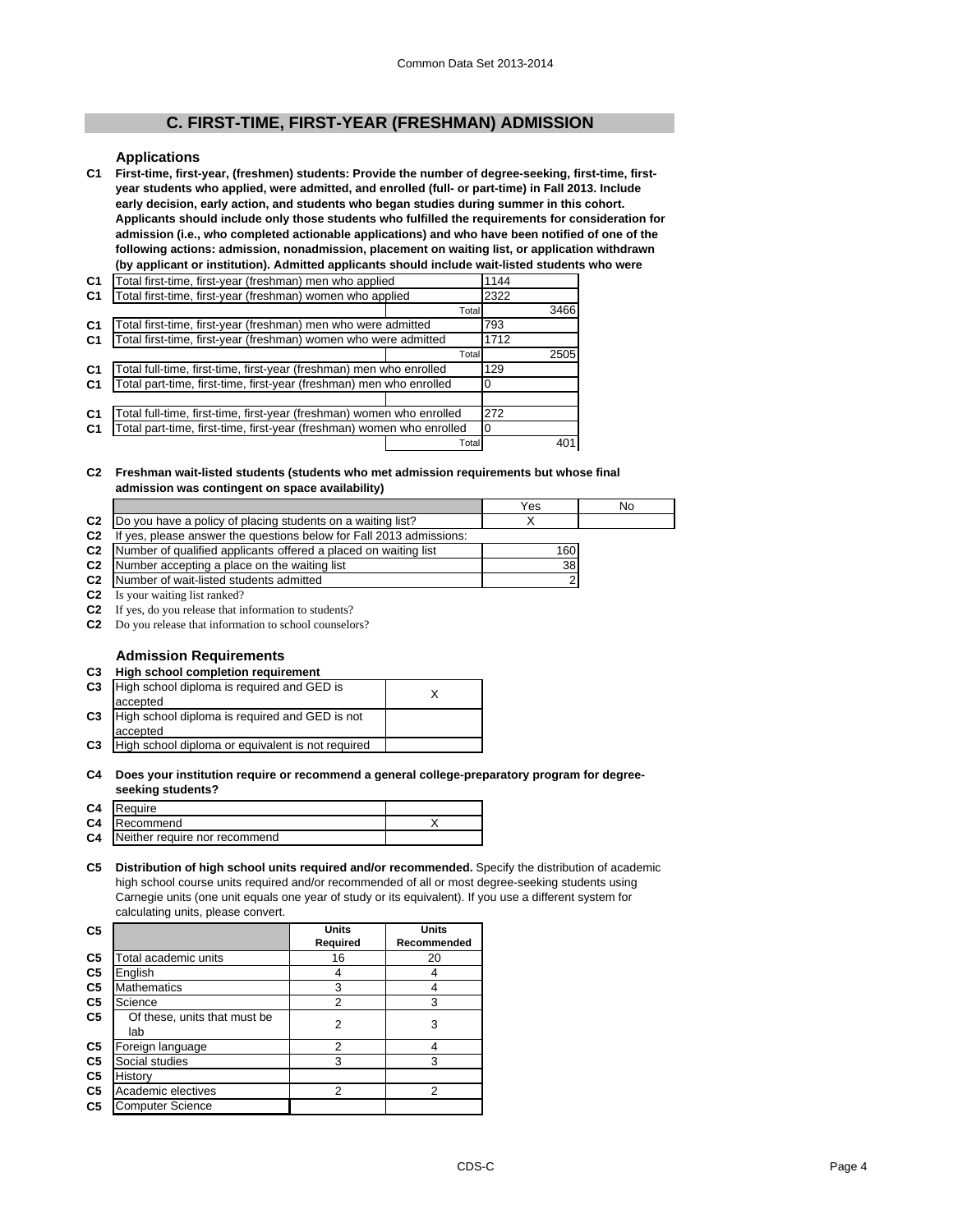| <b>C5</b> Visual/Performing Arts |  |
|----------------------------------|--|
| <b>C5</b> Other (specify)        |  |

# **Basis for Selection**

**C6** Do you have an open admission policy, under which virtually all secondary school graduates or students with GED equivalency diplomas are admitted without regard to academic record, test scores, or other qualifications? If so, check which applies:

| C <sub>6</sub> | Open admission policy as described above for all students         |  |
|----------------|-------------------------------------------------------------------|--|
| C6             | Open admission policy as described above for most students, but-- |  |
| C <sub>6</sub> | selective admission for out-of-state students                     |  |
| C6             | selective admission to some programs                              |  |
| C6             | other (explain)                                                   |  |
|                |                                                                   |  |

# **C7 Relative importance of each of the following academic and nonacademic factors in first-time, firstyear, degree-seeking (freshman) admission decisions.**

| C7 |                                     | Very Important | Important | <b>Considered</b> | <b>Not Considered</b> |
|----|-------------------------------------|----------------|-----------|-------------------|-----------------------|
| C7 | Academic                            |                |           |                   |                       |
| C7 | Rigor of secondary school<br>record | X              |           |                   |                       |
| C7 | Class rank                          |                |           | X                 |                       |
| C7 | Academic GPA                        | X              |           |                   |                       |
| C7 | Standardized test scores            |                |           | X                 |                       |
| C7 | <b>Application Essay</b>            |                | X         |                   |                       |
| C7 | Recommendation(s)                   |                | X         |                   |                       |
| C7 | <b>Nonacademic</b>                  |                |           |                   |                       |
| C7 | Interview                           |                |           | X                 |                       |
| C7 | <b>Extracurricular activities</b>   |                | X         |                   |                       |
| C7 | Talent/ability                      |                | X         |                   |                       |
| C7 | Character/personal qualities        |                |           | X                 |                       |
| C7 | First generation                    |                |           | X                 |                       |
| C7 | Alumni/ae relation                  |                |           | X                 |                       |
| C7 | Geographical residence              |                |           | X                 |                       |
| C7 | State residency                     |                |           | X                 |                       |
| C7 | Religious                           |                |           |                   | X                     |
|    | affiliation/commitment              |                |           |                   |                       |
| C7 | Racial/ethnic status                |                |           | X                 |                       |
| C7 | Volunteer work                      |                |           | X                 |                       |
| C7 | Work experience                     |                |           | X                 |                       |
| C7 | Level of applicant's interest       |                |           | X                 |                       |

# **SAT and ACT Policies C8 Entrance exams**

|                                                                            | Yes | No |
|----------------------------------------------------------------------------|-----|----|
| <b>C8A Does your institution make use of SAT, ACT, or SAT Subject Test</b> |     |    |
| scores in admission decisions for first-time, first-year, degree-seeking   |     |    |
| applicants?                                                                |     |    |

**C8A** If yes, place check marks in the appropriate boxes below to reflect your institution's policies for use in admission for Fall 2015.

| C8A |                                         | <b>ADMISSION</b> |           |                         |                    |                 |
|-----|-----------------------------------------|------------------|-----------|-------------------------|--------------------|-----------------|
| C8A |                                         | Require          | Recommend | <b>Require for Some</b> | <b>Consider if</b> | <b>Not Used</b> |
|     |                                         |                  |           |                         | <b>Submitted</b>   |                 |
|     | <b>C8A SAT or ACT</b>                   |                  |           |                         |                    |                 |
|     | C8A ACT only                            |                  |           |                         |                    |                 |
|     | C8A SAT only                            |                  |           |                         |                    |                 |
|     | <b>C8A SAT and SAT Subject Tests or</b> |                  |           |                         |                    |                 |
|     | <b>ACT</b>                              |                  |           |                         |                    |                 |
|     | <b>C8A SAT Subject Tests only</b>       |                  |           |                         |                    |                 |

**C8B** If your institution will make use of the ACT in admission decisions for first-time, first-year, degree-seeking applicants for Fall 2015, please indicate which ONE of the following applies: (regardless of whether the writing score will be used in the admissions process):

**C8B** ACT with Writing Component required **ACT** with Writing Component required

**C8B** ACT with Writing component recommended

**C8B** ACT with or without Writing component accepted

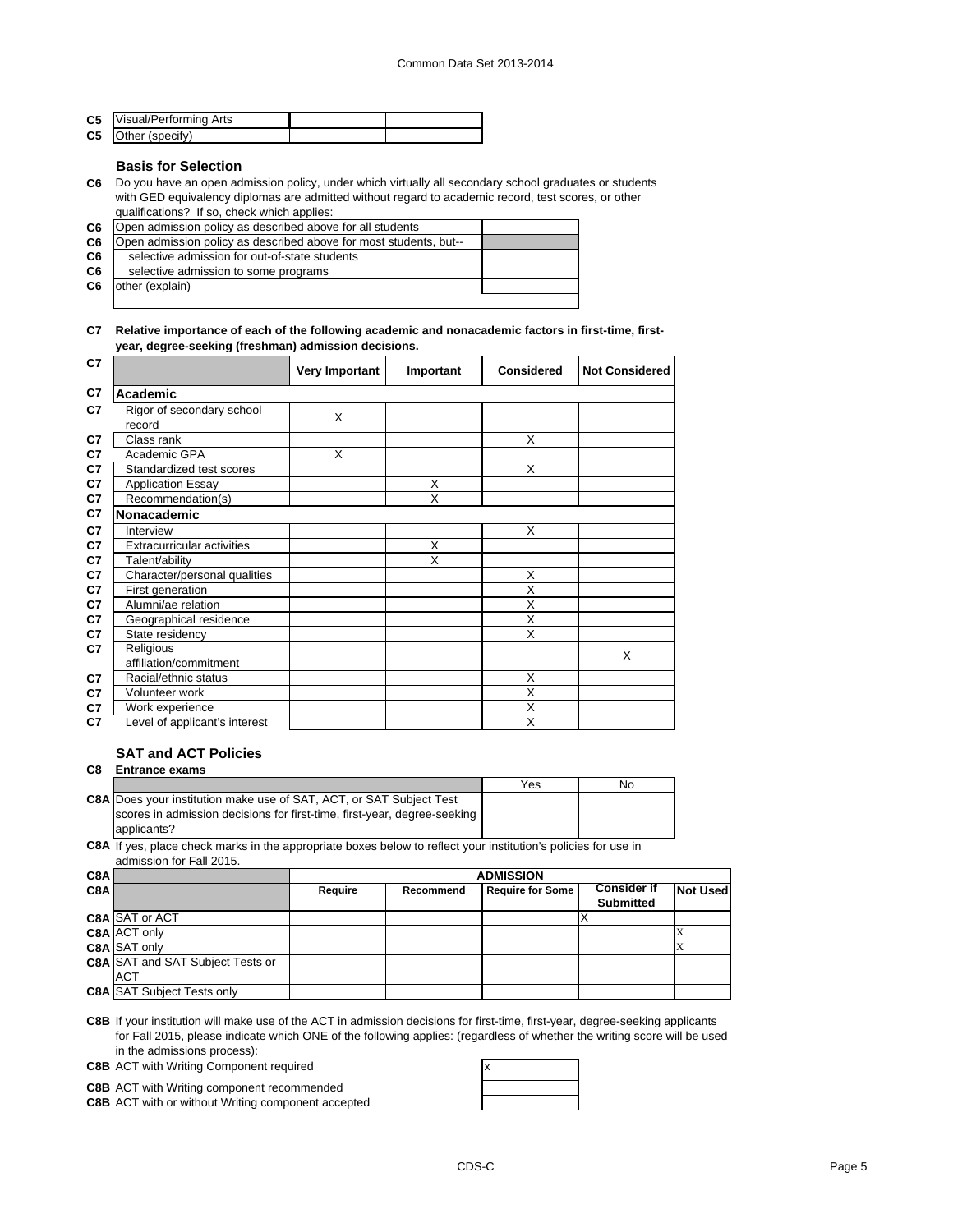| C8C Please indicate how your institution will use the SAT or ACT writing component; check all that apply: |  |  |
|-----------------------------------------------------------------------------------------------------------|--|--|
|                                                                                                           |  |  |

| C8C                                                 | <b>SAT</b> essay | <b>ACT</b> essay |
|-----------------------------------------------------|------------------|------------------|
| <b>C8C</b> For admission                            |                  |                  |
| <b>C8C</b> For placement                            |                  |                  |
| <b>C8C</b> For advising                             |                  |                  |
| C8C In place of an application essay                |                  |                  |
| C8C As a validity check on the<br>application essay |                  |                  |
| C8C No college policy as of now                     |                  |                  |
| C8C Not using essay component                       |                  |                  |

**C8D In addition**, does your institution use applicants' test scores for academic advising? **C8D** Yes No

| <b>C8E</b> Latest date by which SAT or ACT scores must be received for fall- |  |
|------------------------------------------------------------------------------|--|
| term admission                                                               |  |

**C8E** Latest date by which SAT Subject Test scores must be received for fall-term admission

**C8F** If necessary, use this space to clarify your test policies (e.g., if tests are recommended for some students, **C8F**

**C8G** Please indicate which tests your institution uses for placement (e.g., state tests):

| C8G SAT |                                  |  |
|---------|----------------------------------|--|
| C8G ACT |                                  |  |
|         | <b>C8G</b> SAT Subject Tests     |  |
| C8G AP  |                                  |  |
|         | C8G CLEP                         |  |
|         | <b>C8G</b> Institutional Exam    |  |
|         | <b>C8G</b> State Exam (specify): |  |

# **Freshman Profile**

Provide percentages for ALL enrolled, degree-seeking, full-time and part-time, first-time, first-year (freshman) students enrolled in Fall 2013, including students who began studies during summer, international students/nonresident aliens, and students admitted under special arrangements.

**C9 Percent and number of first-time, first-year (freshman) students enrolled in Fall 2013 who submitted national standardized (SAT/ACT) test scores. Include information for ALL enrolled, degree-seeking, first-time, first-year (freshman) students who submitted test scores. Do not include partial test scores (e.g., mathematics scores but not critical reading for a category of students) or combine other standardized test results (such as TOEFL) in this item. Do not convert SAT scores to ACT scores and vice versa. The 25th percentile is the score that 25 percent scored at or below; the 75th percentile score is the one that 25 percent scored at or above.**

| C <sub>9</sub> | IPercent submitting SAT scores_     | 31% | Number submitting SAT<br>scores | 324 l |
|----------------|-------------------------------------|-----|---------------------------------|-------|
| C <sub>9</sub> | lPercent submitting ACT<br>i scores | 33% | Number submitting ACT scores    | 34    |

| C <sub>9</sub> |                             | 25th Percentile | 75th Percentile |
|----------------|-----------------------------|-----------------|-----------------|
| C <sub>9</sub> | <b>SAT Critical Reading</b> | 510             | 660             |
| C <sub>9</sub> | <b>SAT Math</b>             | 500             | 620             |
|                | <b>SAT Writing</b>          | 510             | 640             |
|                | <b>SAT Essay</b>            |                 |                 |
| C <sub>9</sub> | <b>ACT Composite</b>        | 23              | 28              |
| C9             | <b>ACT Math</b>             | 22              | 27              |
| C <sub>9</sub> | <b>ACT English</b>          | 23              | 31              |
| C <sub>9</sub> | <b>ACT Writing</b>          | 22              | 31              |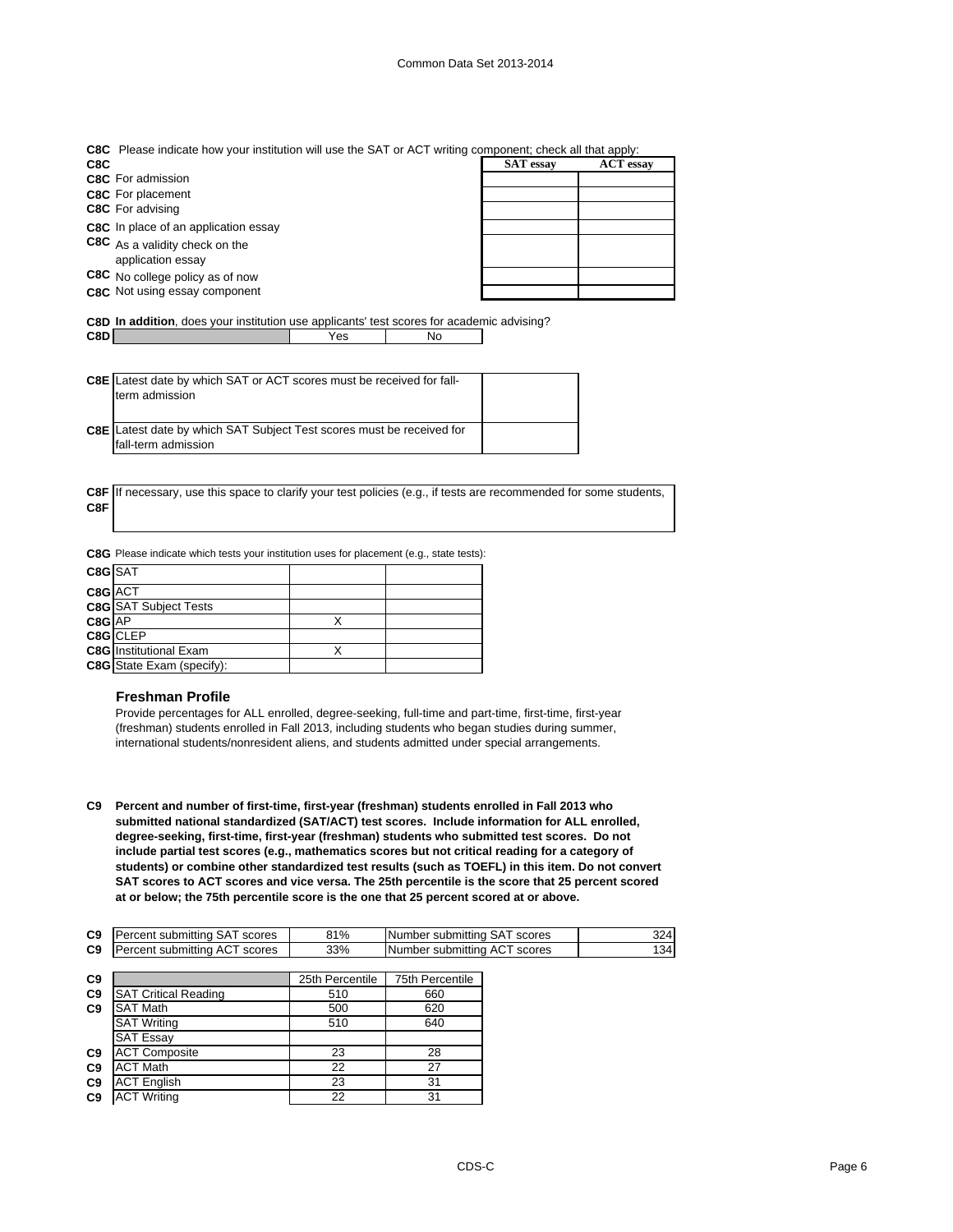#### **C9** Percent of first-time, first-year (freshman) students with scores in each range:

| C9             |                         | <b>SAT Critical</b>  |                    |                    |
|----------------|-------------------------|----------------------|--------------------|--------------------|
|                |                         | Reading              | <b>SAT Math</b>    | <b>SAT Writing</b> |
| C <sub>9</sub> | 700-800                 | 14.51%               | 5.56%              | 10.80%             |
| C <sub>9</sub> | 600-699                 | 33.64%               | 29.32%             | 32.10%             |
| C <sub>9</sub> | 500-599                 | 33.33%               | 42.59%             | 34.88%             |
| C <sub>9</sub> | 400-499                 | 17.28%               | 21.91%             | 18.52%             |
| C <sub>9</sub> | 300-399                 | 0.31%                | 0.31%              | 3.70%              |
| C <sub>9</sub> | 200-299                 | 0.93%                | 0.31%              | 0.00%              |
|                | Totals should = $100\%$ | 100.00%              | 100.00%            | 100.00%            |
| C <sub>9</sub> |                         | <b>ACT Composite</b> | <b>ACT English</b> | <b>ACT Math</b>    |
| C <sub>9</sub> | 30-36                   | 15.67%               | 38.06%             | 12.69%             |
| C <sub>9</sub> | 24-29                   | 52.99%               | 31.34%             | 50.75%             |
| C <sub>9</sub> | 18-23                   | 23.88%               | 24.63%             | 27.61%             |
| C <sub>9</sub> | $12 - 17$               | 7.46%                | 5.97%              | 8.95%              |
| C <sub>9</sub> | $6 - 11$                | $0.00\%$             | 0.00%              | 0.00%              |
| C <sub>9</sub> | Below <sub>6</sub>      | $0.00\%$             | $0.00\%$           | 0.00%              |
|                | Totals should = $100\%$ | 100.00%              | 100.00%            | 100.00%            |

**C10** Percent of all degree-seeking, first-time, first-year (freshman) students who had high school class rank within each of the following ranges (report information for those students from whom you collected high school rank information).

| <b>C10</b> Percent in top tenth of high school graduating class                             | 31.16% |                           |
|---------------------------------------------------------------------------------------------|--------|---------------------------|
| C <sub>10</sub> Percent in top quarter of high school graduating class                      | 57.97% |                           |
| <b>C10</b> Percent in top half of high school graduating class                              |        | 87.68% Top half +         |
| C10 Percent in bottom half of high school graduating class                                  |        | 12.32% bottom half = 100% |
| C10 Percent in bottom quarter of high school graduating class                               | 2.90%  |                           |
| C10   Percent of total first-time, first-year (freshmen) students who submitted high school |        |                           |
| class rank:                                                                                 |        | 34.41%                    |

**C11** Percentage of all enrolled, degree-seeking, first-time, first-year (freshman) students who had high school grade-point averages within each of the following ranges (using 4.0 scale). Report information only for those students from whom you collected high school GPA.

| C11 Percent who had GPA of 3.75 and higher    | 15.54%   |
|-----------------------------------------------|----------|
| C11 Percent who had GPA between 3.50 and 3.74 | 15.04%   |
| C11 Percent who had GPA between 3.25 and 3.49 | 13.53%   |
| C11 Percent who had GPA between 3.00 and 3.24 | 21.30%   |
| C11 Percent who had GPA between 2.50 and 2.99 | 29.57%   |
| C11 Percent who had GPA between 2.0 and 2.49  | 5.01%    |
| C11 Percent who had GPA between 1.0 and 1.99  | $0.00\%$ |
| C11 Percent who had GPA below 1.0             | $0.00\%$ |
| Totals should = 100%                          | 100.00%  |
|                                               |          |

| C12 Average high school GPA of all degree-seeking, first-time, first-year<br>(freshman) students who submitted GPA: | 3.20   |
|---------------------------------------------------------------------------------------------------------------------|--------|
| C12 Percent of total first-time, first-year (freshman) students who                                                 |        |
| submitted high school GPA:                                                                                          | 99.50% |

# **Admission Policies**

# **C13 Application Fee**

| C <sub>13</sub> |                                                             | Yes     | No |
|-----------------|-------------------------------------------------------------|---------|----|
|                 | C13 Does your institution have an<br>application fee?       |         |    |
|                 | C13 Amount of application fee:                              | \$55.00 |    |
| C <sub>13</sub> |                                                             | Yes     | No |
|                 | C13 Can it be waived for applicants<br>with financial need? |         |    |
|                 |                                                             |         |    |

**C13** If you have an application fee and an on-line application option,

| C13 Same fee:             |     |    |
|---------------------------|-----|----|
| C13 Free:<br>C13 Reduced: |     |    |
| C <sub>13</sub>           | Yes | No |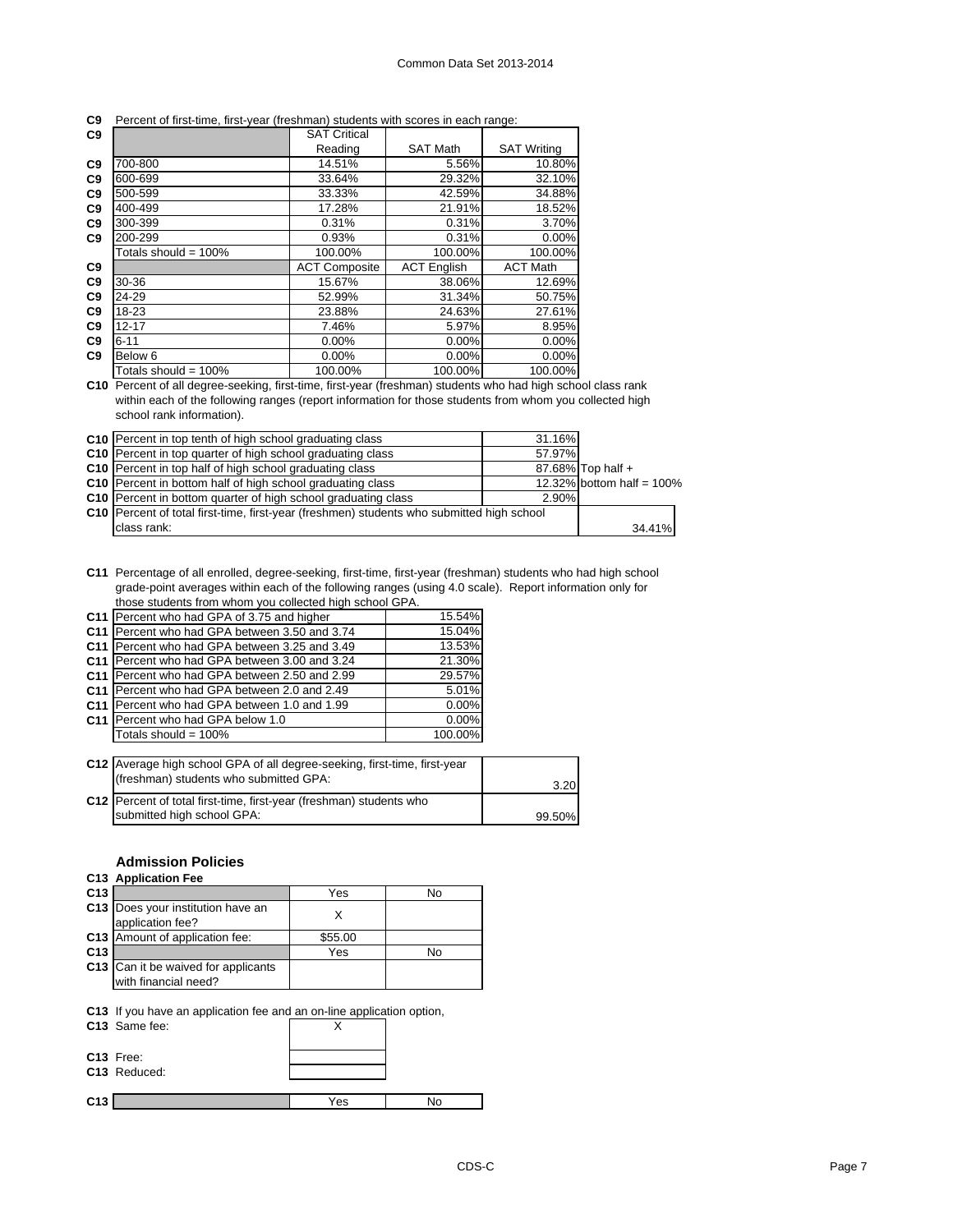| C13 Can on-line application fee be |  |
|------------------------------------|--|
| waived for applicants with         |  |
| financial need?                    |  |

**C14 Application closing date**

| C <sub>14</sub> |                                             | Yes | No |
|-----------------|---------------------------------------------|-----|----|
|                 | C14 Does your institution have an           |     |    |
|                 | application closing date?                   |     |    |
|                 | <b>C14</b> Application closing date (fall): | 2/1 |    |
|                 | C14 Priority date:                          |     |    |

| C <sub>15</sub> |                                                                                    | Yes | No |
|-----------------|------------------------------------------------------------------------------------|-----|----|
|                 | C15 Are first-time, first-year students accepted for terms other than<br>the fall? |     |    |

# **C16 Notification to applicants of admission decision sent** *(fill in one only)*

| C16 On a rolling basis beginning |  |
|----------------------------------|--|
| (data):                          |  |
| $C16$ By (date):                 |  |
| C16 Other:                       |  |
|                                  |  |

# **C17 Reply policy for admitted applicants** *(fill in one only)*

|                 | C17 Must reply by (date):              |              |
|-----------------|----------------------------------------|--------------|
|                 | C <sub>17</sub> No set date:           |              |
|                 | C17 Must reply by May 1 or within      |              |
|                 | weeks if notified                      |              |
|                 | thereafter                             |              |
| C <sub>17</sub> | Other:                                 |              |
|                 |                                        |              |
| C17             | Deadline for housing deposit (MM/DD):  |              |
| C <sub>17</sub> | Amount of housing deposit:             | \$<br>100.00 |
| C <sub>17</sub> | Refundable if student does not enroll? |              |
| C <sub>17</sub> | Yes, in full                           |              |
| C <sub>17</sub> | Yes, in part                           |              |
| C <sub>17</sub> | No                                     |              |

# **C18 Deferred admission**

| C18 |                                                                                            |             | Yes | Nο |
|-----|--------------------------------------------------------------------------------------------|-------------|-----|----|
|     | <b>C18</b> Does your institution allow students to postpone enrollment after<br>admission? |             |     |    |
|     | C18 If yes, maximum period of postponement:                                                | <b>YEAR</b> |     |    |

# **C19 Early admission of high school students**

| C <sub>19</sub> |                                                                                                                                                                                 | Yes | No |
|-----------------|---------------------------------------------------------------------------------------------------------------------------------------------------------------------------------|-----|----|
|                 | C19   Does your institution allow high school students to enroll as full-time.<br>first-time, first-year (freshman) students one year or more before high<br>school graduation? |     |    |

Question removed from CDS.

**C20 Common Application** (Initiated during 2006-2007 cycle)

# **Early Decision and Early Action Plans**

**C21 Early Decision**

| C <sub>21</sub> |                                                                                                                                                                                                                                                                                                                                             | Yes   | No |
|-----------------|---------------------------------------------------------------------------------------------------------------------------------------------------------------------------------------------------------------------------------------------------------------------------------------------------------------------------------------------|-------|----|
| C <sub>21</sub> | Does your institution offer an early decision plan (an admission plan<br>that permits students to apply and be notified of an admission<br>decision well in advance of the regular notification date and that asks<br>students to commit to attending if accepted) for first-time, first-year<br>(freshman) applicants for fall enrollment? | X     |    |
|                 | C21 If "yes," please complete the following:                                                                                                                                                                                                                                                                                                |       |    |
|                 | C21 First or only early decision plan closing date                                                                                                                                                                                                                                                                                          | 11/15 |    |
|                 | C21 First or only early decision plan notification date                                                                                                                                                                                                                                                                                     | 12/15 |    |
|                 | <b>C21</b> Other early decision plan closing date                                                                                                                                                                                                                                                                                           | 1/15  |    |
|                 |                                                                                                                                                                                                                                                                                                                                             |       |    |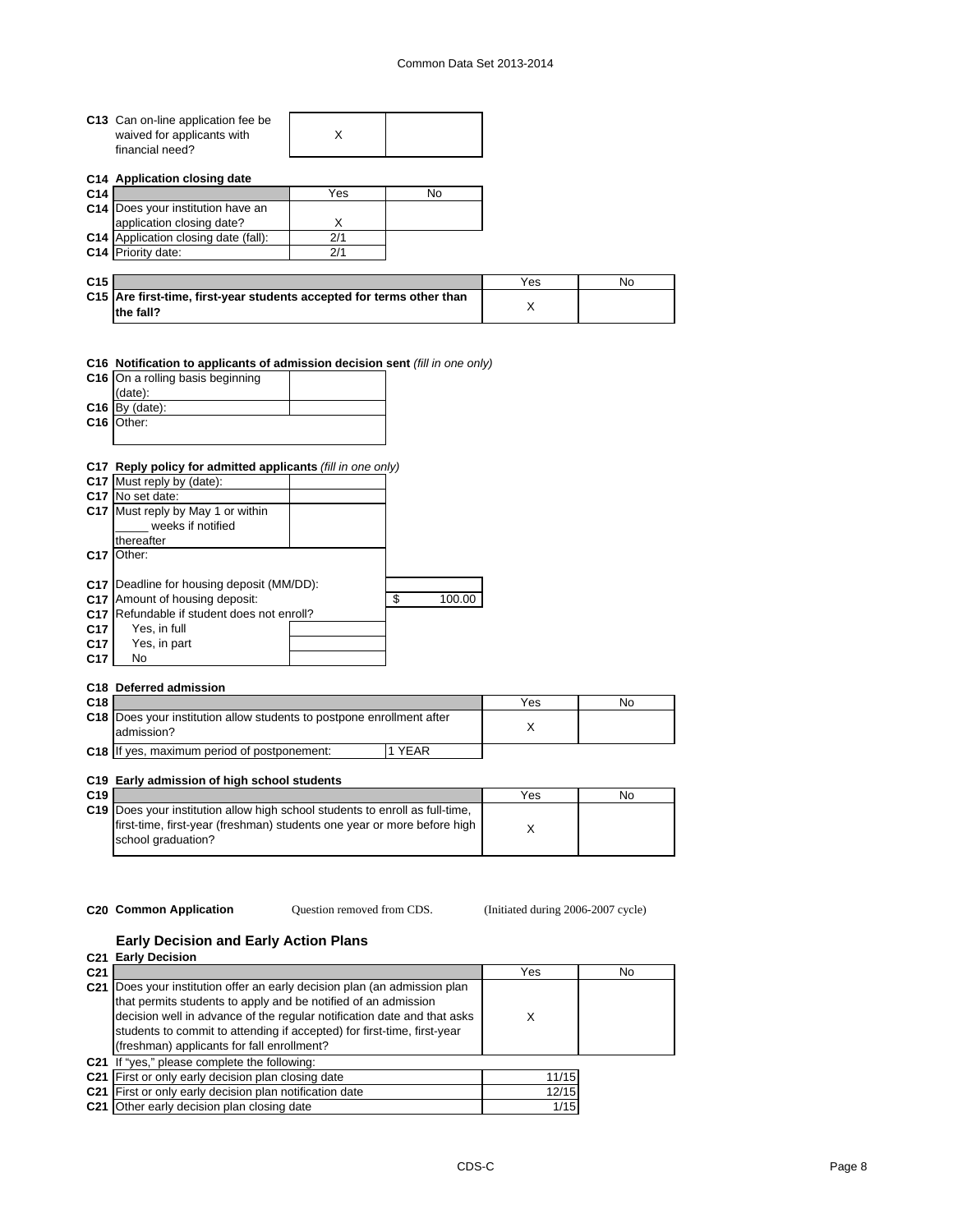| C21 Other early decision plan notification date                               | 2/15 |  |
|-------------------------------------------------------------------------------|------|--|
| C21 For the Fall 2013 entering class:                                         |      |  |
| C21 Number of early decision applications received by your institution        | 751  |  |
| C21 Number of applicants admitted under early decision plan                   | 44   |  |
| <b>C21</b> Please provide significant details about your early decision plan: |      |  |
|                                                                               |      |  |

|                 | C22 Early action                                                                                                                                                                                                  |      |  |  |  |  |  |  |
|-----------------|-------------------------------------------------------------------------------------------------------------------------------------------------------------------------------------------------------------------|------|--|--|--|--|--|--|
| C <sub>22</sub> | Yes<br>No                                                                                                                                                                                                         |      |  |  |  |  |  |  |
|                 | C22 Do you have a nonbinding early action plan whereby students are<br>notified of an admission decision well in advance of the regular<br>notification date but do not have to commit to attending your college? | Χ    |  |  |  |  |  |  |
|                 | C22 If "yes," please complete the following:                                                                                                                                                                      |      |  |  |  |  |  |  |
|                 | C22 Early action closing date                                                                                                                                                                                     | 12/1 |  |  |  |  |  |  |
|                 | C22 Early action notification date                                                                                                                                                                                | 2/1  |  |  |  |  |  |  |

**C22** Is your early action plan a "restrictive" plan under which you limit students from applying to other early plans?

| C <sub>22</sub> | ′es | No |  |
|-----------------|-----|----|--|
| C <sub>22</sub> |     |    |  |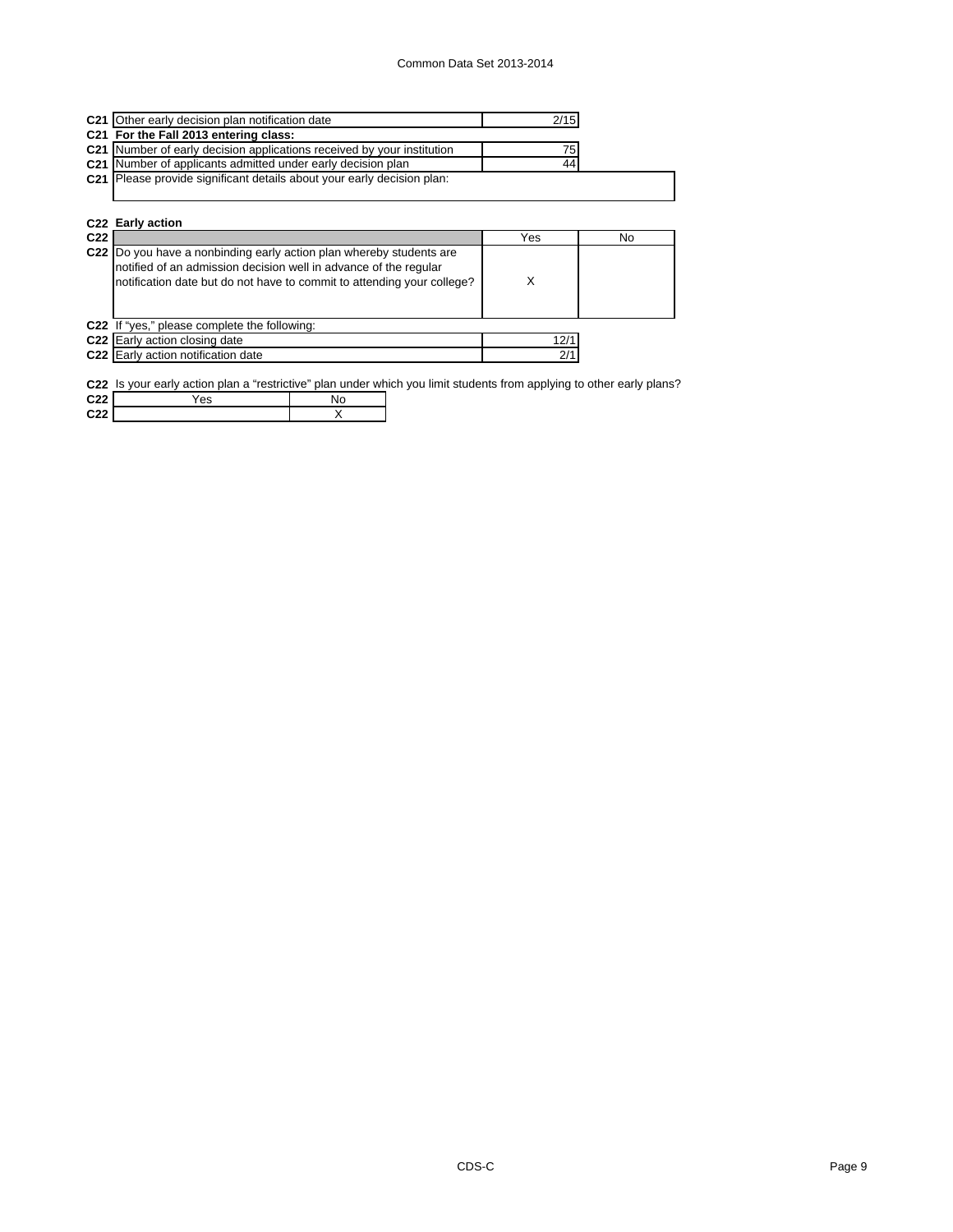# **D. TRANSFER ADMISSION**

# **Fall Applicants**

| D <sub>1</sub> |                                                                                                                                                             | Yes | No |
|----------------|-------------------------------------------------------------------------------------------------------------------------------------------------------------|-----|----|
| D <sub>1</sub> | Does your institution enroll transfer students? (If no,<br>please skip to Section E)                                                                        | x   |    |
| D <sub>1</sub> | If yes, may transfer students earn advanced standing<br>credit by transferring credits earned from course work<br>completed at other colleges/universities? |     |    |

**D2** Provide the number of students who applied, were admitted, and enrolled as degree-seeking transfer students in Fall 2013.

| D <sub>2</sub> |       | Applicants | Admitted<br>Applicants | Enrolled<br>Applicants |
|----------------|-------|------------|------------------------|------------------------|
| D <sub>2</sub> | Men   | 67         | 39                     | 10                     |
| D <sub>2</sub> | Women | 144        | 86                     | 26                     |
| D <sub>2</sub> | Total | 211        | 125                    | 36                     |

# **Application for Admission**

|  |  | D3 Indicate terms for which transfers may enroll: |  |
|--|--|---------------------------------------------------|--|
|  |  |                                                   |  |

| D <sub>3</sub> | Fall   |  |
|----------------|--------|--|
| D <sub>3</sub> | Winter |  |
| D <sub>3</sub> | Spring |  |

| --             | ------- | . . |
|----------------|---------|-----|
| D <sub>3</sub> | nmer    |     |
|                |         |     |

| D <sub>4</sub> |                                                                                                                        | Yes | No |
|----------------|------------------------------------------------------------------------------------------------------------------------|-----|----|
| D <sub>4</sub> | Must a transfer applicant have a minimum number of<br>credits completed or else must apply as an entering<br>freshman? |     |    |
| D <sub>4</sub> | If yes, what is the minimum number of credits and the unit<br>of measure?                                              |     |    |

# **D5** Indicate all items required of transfer students to apply for admission:

| D5             |                                                            | Required of All | Recommended<br>of All | Recommended<br>of Some | Required of Some | Not Required |
|----------------|------------------------------------------------------------|-----------------|-----------------------|------------------------|------------------|--------------|
| D <sub>5</sub> | High school transcript                                     |                 | х                     |                        |                  |              |
| D <sub>5</sub> | College transcript(s)                                      | X               |                       |                        |                  |              |
| D <sub>5</sub> | <b>Essay or personal</b><br>statement                      | X               |                       |                        |                  |              |
| D <sub>5</sub> | Interview                                                  |                 | X                     |                        |                  |              |
| D <sub>5</sub> | Standardized test scores                                   |                 |                       |                        |                  |              |
| D <sub>5</sub> | Statement of good<br>standing from prior<br>institution(s) |                 |                       |                        | X                |              |

**D6** If a minimum high school grade point average is required of transfer applicants, specify (on a 4.0 scale):

**D7** If a minimum college grade point average is required of transfer applicants, specify (on a 4.0 scale):

**D8** List any other application requirements specific to transfer applicants:

**D9** List application priority, closing, notification, and candidate reply dates for transfer students. If applications are reviewed on a continuous or rolling basis, place a check mark in the "Rolling admission" column.

| D <sub>9</sub>  |        | <b>Priority Date</b> | <b>Closing Date</b> | <b>Notification Date</b> | <b>Reply Date</b> | Rolling<br><b>Admission</b> |
|-----------------|--------|----------------------|---------------------|--------------------------|-------------------|-----------------------------|
| D <sub>9</sub>  | Fall   |                      | 4/1                 | rolling                  | 6/1               |                             |
| D <sub>9</sub>  | Winter |                      |                     |                          |                   |                             |
| D <sub>9</sub>  | Spring |                      | 12/1                | rollina                  |                   |                             |
| D <sub>9</sub>  | Summer |                      |                     |                          |                   |                             |
|                 |        |                      |                     |                          |                   |                             |
| D <sub>10</sub> |        |                      |                     | Yes                      | No                |                             |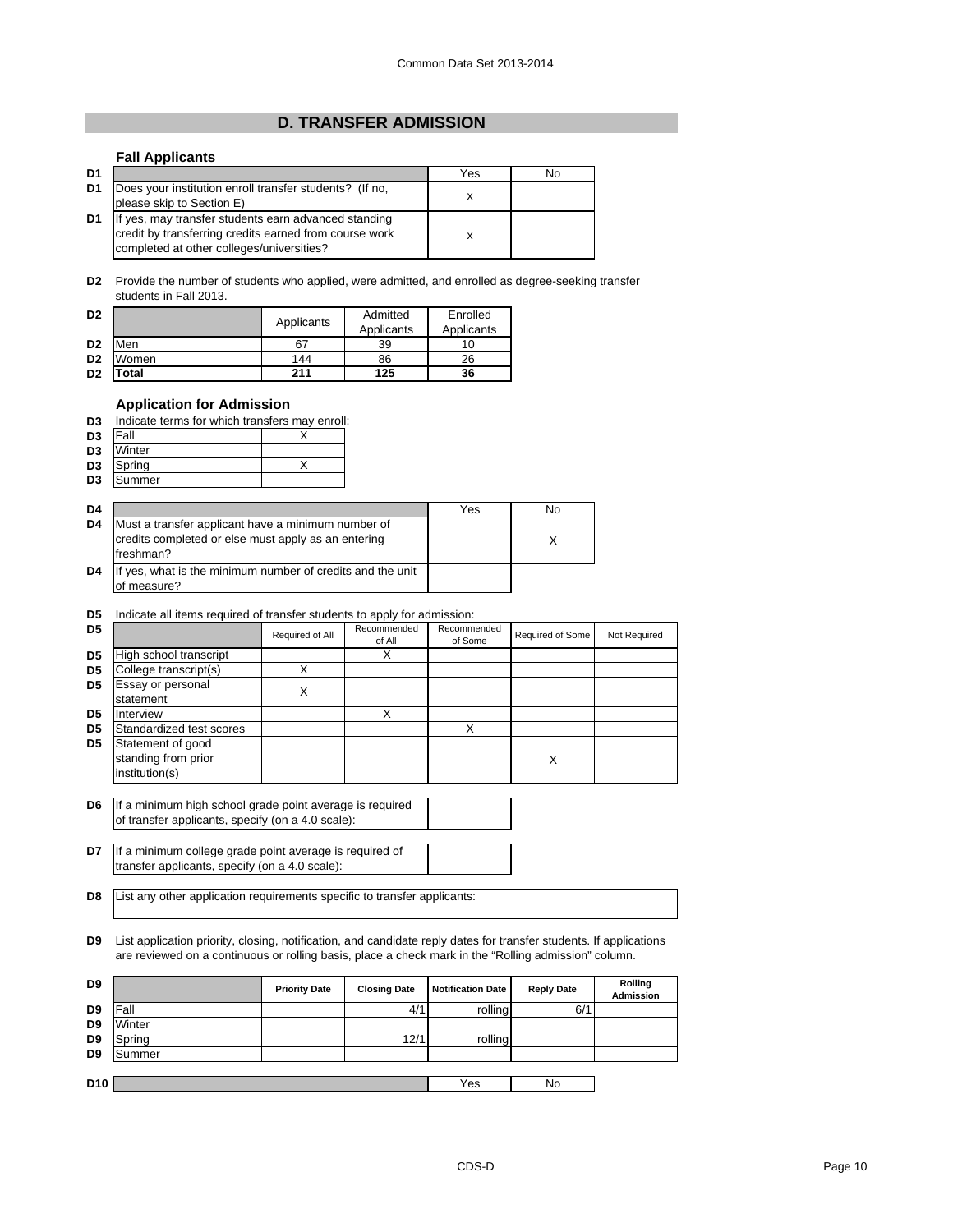|                 | <b>D10</b> Does an open admission policy, if reported, apply to<br>transfer students?             |        | X              |  |
|-----------------|---------------------------------------------------------------------------------------------------|--------|----------------|--|
|                 | <b>D11</b> Describe additional requirements for transfer admission, if applicable:                |        |                |  |
|                 | <b>Transfer Credit Policies</b>                                                                   |        |                |  |
|                 | <b>D12</b> Report the lowest grade earned for any course that may be<br>transferred for credit:   |        |                |  |
| D <sub>13</sub> |                                                                                                   | Number | Unit Type      |  |
|                 | D13 Maximum number of credits or courses that may be<br>transferred from a two-year institution:  | 60     | <b>CREDITS</b> |  |
|                 |                                                                                                   |        |                |  |
| D <sub>14</sub> |                                                                                                   | Number | Unit Type      |  |
|                 | D14 Maximum number of credits or courses that may be<br>transferred from a four-year institution: | 60     | <b>CREDITS</b> |  |
|                 |                                                                                                   |        |                |  |
|                 | D15 Minimum number of credits that transfers must complete at                                     |        |                |  |
|                 | your institution to earn an associate degree:                                                     |        |                |  |
|                 | <b>D16</b> Minimum number of credits that transfers must complete at                              |        |                |  |
|                 | your institution to earn a bachelor's degree:                                                     | 60     |                |  |
|                 |                                                                                                   |        |                |  |
|                 | <b>D17</b> Describe other transfer credit policies:                                               |        |                |  |
|                 |                                                                                                   |        |                |  |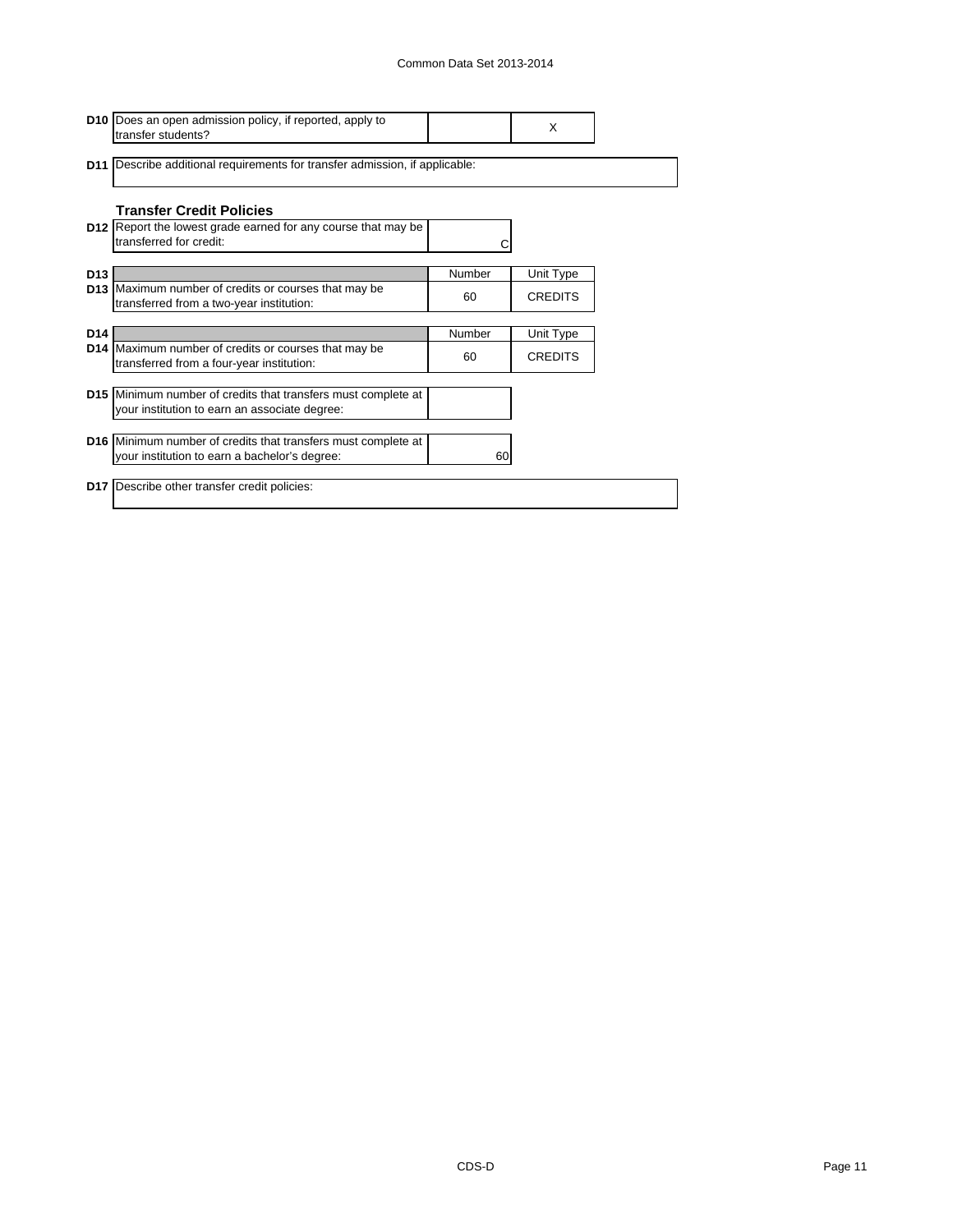# **E. ACADEMIC OFFERINGS AND POLICIES**

#### **E1 Special study options:** Identify those programs available at your institution. Refer to the glossary for definitions.

|                | TOF GEHNITIONS.                     |   |
|----------------|-------------------------------------|---|
| E <sub>1</sub> | Accelerated program                 |   |
| E <sub>1</sub> | Cooperative education program       |   |
| E <sub>1</sub> | Cross-registration                  | x |
| E <sub>1</sub> | Distance learning                   | X |
| E <sub>1</sub> | Double major                        | X |
| E <sub>1</sub> | Dual enrollment                     | X |
| E <sub>1</sub> | English as a Second Language (ESL)  |   |
| E <sub>1</sub> | Exchange student program (domestic) |   |
| E1             | External degree program             |   |
| E1             | Honors Program                      |   |
| E <sub>1</sub> | Independent study                   | X |
| E <sub>1</sub> | Internships                         | X |
| E <sub>1</sub> | Liberal arts/career combination     |   |
| E <sub>1</sub> | Student-designed major              | X |
| E <sub>1</sub> | Study abroad                        | X |
| E <sub>1</sub> | Teacher certification program       | X |
| E <sub>1</sub> | Weekend college                     |   |
| E <sub>1</sub> | Other (specify):                    |   |
|                |                                     |   |

**E2 This question has been removed from the Common Data Set.**

#### **E3 Areas in which all or most students are required to complete some course work prior to graduation:**

|                | work prior to grauuation.         |   |
|----------------|-----------------------------------|---|
| E <sub>3</sub> | Arts/fine arts                    | x |
| E <sub>3</sub> | Computer literacy                 |   |
| E <sub>3</sub> | English (including composition)   | ᄉ |
| E <sub>3</sub> | Foreign languages                 | x |
| E <sub>3</sub> | History                           | x |
| E <sub>3</sub> | <b>Humanities</b>                 | x |
| E <sub>3</sub> | <b>Mathematics</b>                | х |
| E <sub>3</sub> | Philosophy                        |   |
| E <sub>3</sub> | Sciences (biological or physical) | х |
| E <sub>3</sub> | Social science                    | x |
| E <sub>3</sub> | Other (describe):                 |   |
|                |                                   |   |

**Library Collections: The CDS Publishers will collect library data again when a new Academic Libraries Survey is in place.**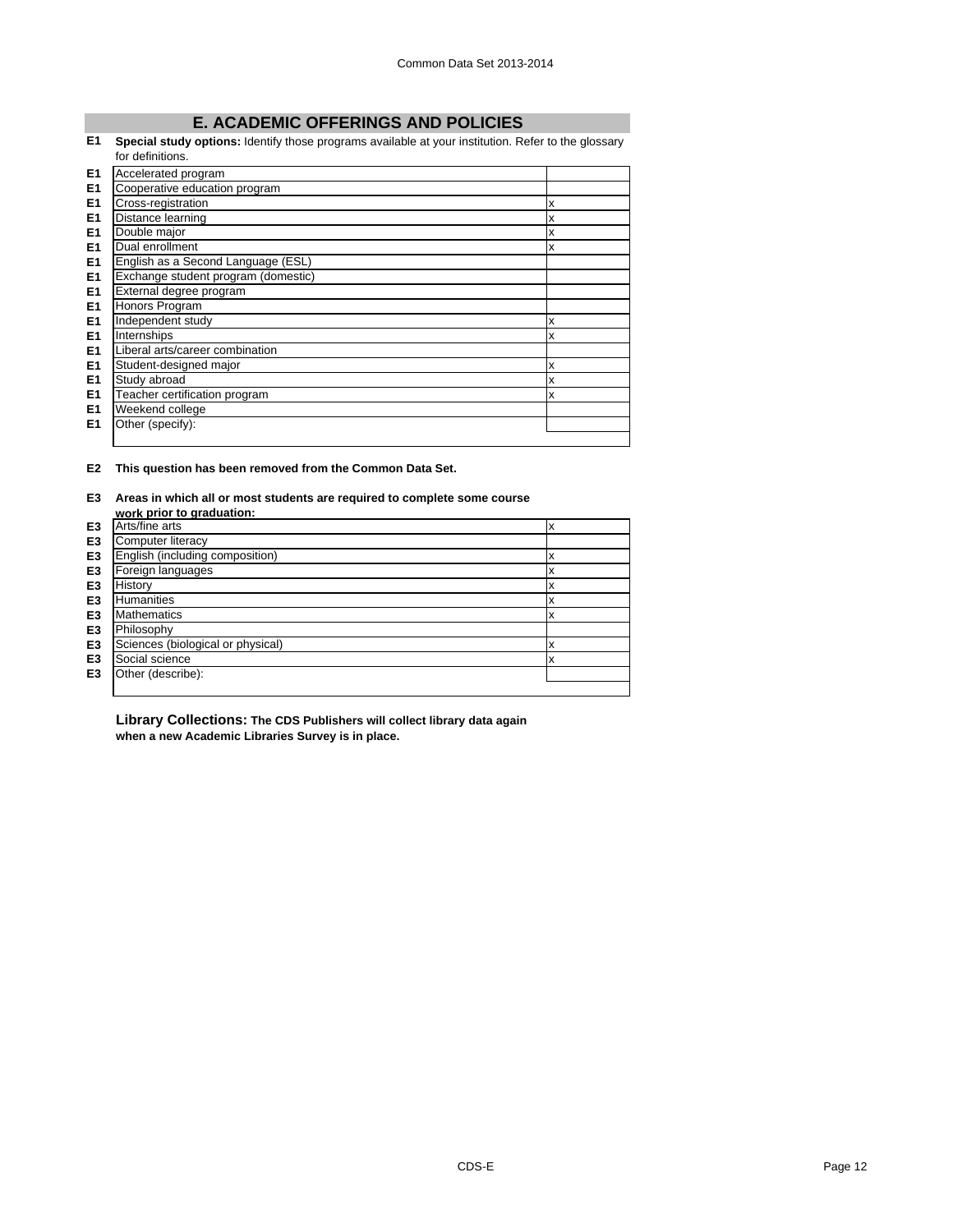# **F. STUDENT LIFE**

**F1** Percentages of first-time, first-year (freshman) degree-seeking students and degree-seeking undergraduates enrolled in Fall 2013 who fit the following categories:

| F <sub>1</sub> |                                                     | First-time, first-year |                |
|----------------|-----------------------------------------------------|------------------------|----------------|
|                |                                                     | (freshman)             | Undergraduates |
|                |                                                     | students               |                |
| F1             | Percent who are from out of state (exclude          |                        |                |
|                | international/nonresident aliens from the numerator |                        |                |
|                | and denominator)                                    | 81%                    | 74%            |
| F <sub>1</sub> | Percent of men who join fraternities                |                        |                |
| F <sub>1</sub> | Percent of women who join sororities                |                        |                |
| F <sub>1</sub> | Percent who live in college-owned, -operated, or -  |                        |                |
|                | affiliated housing                                  | 96%                    | 84%            |
| F <sub>1</sub> | Percent who live off campus or commute              | 4%                     | 16%            |
| F <sub>1</sub> | Percent of students age 25 and older                | 0%                     | 2.00%          |
| F <sub>1</sub> | Average age of full-time students                   | 19                     | 20             |
| F <sub>1</sub> | Average age of all students (full- and part-time)   | 19                     | 21             |

**F2 Activities offered** Identify those programs available at your institution.

|                |                              | -ອະ |
|----------------|------------------------------|-----|
| F <sub>2</sub> | <b>Campus Ministries</b>     | x   |
| F <sub>2</sub> | Choral groups                | x   |
| F <sub>2</sub> | Concert band                 | x   |
| F <sub>2</sub> | Dance                        | x   |
| F <sub>2</sub> | Drama/theater                | x   |
| F <sub>2</sub> | <b>International Student</b> |     |
|                | Organization                 | X   |
| F <sub>2</sub> | Jazz band                    | x   |
| F <sub>2</sub> | Literary magazine            | x   |
| F <sub>2</sub> | Marching band                |     |
| F <sub>2</sub> | Model UN                     | x   |
| F <sub>2</sub> | Music ensembles              | x   |
| F <sub>2</sub> | Musical theater              | x   |
| F <sub>2</sub> | Opera                        | x   |
| F <sub>2</sub> | Pep band                     |     |
| F <sub>2</sub> | Radio station                | x   |
| F <sub>2</sub> | Student government           | X   |
| F <sub>2</sub> | Student newspaper            | X   |
| F <sub>2</sub> | Student-run film society     | x   |
| F <sub>2</sub> | Symphony orchestra           | x   |
| F <sub>2</sub> | <b>Television station</b>    | x   |
| F <sub>2</sub> | Yearbook                     | X   |
|                |                              |     |

**F3 ROTC** (program offered in cooperation with Reserve Officers' Training Corps)

| F <sub>3</sub> |                            | On Campus | At Cooperating<br>Institution | Name of Cooperating<br>Institution |
|----------------|----------------------------|-----------|-------------------------------|------------------------------------|
| F <sub>3</sub> |                            |           | Loyola College of             |                                    |
|                | Army ROTC is offered:      |           | Marvland                      |                                    |
| F <sub>3</sub> | Naval ROTC is offered:     |           |                               |                                    |
| F <sub>3</sub> |                            |           | University of                 |                                    |
|                |                            |           | Maryland at College           |                                    |
|                | Air Force ROTC is offered: |           | Park                          |                                    |

**F4 Housing:** Check all types of college-owned, -operated, or -affiliated housing available for undergraduates at your institution.

| F4             | Coed dorms                        | X |
|----------------|-----------------------------------|---|
| F4             | Men's dorms                       | x |
| F <sub>4</sub> | Women's dorms                     | x |
| F <sub>4</sub> | Apartments for married students   |   |
| F <sub>4</sub> | Apartments for single students    |   |
| F <sub>4</sub> | Special housing for disabled      |   |
|                | students                          |   |
| F4             | Special housing for international |   |
|                | students                          |   |
| F <sub>4</sub> | Fraternity/sorority housing       |   |
| F <sub>4</sub> | Cooperative housing               |   |
| F4             | Theme housing                     | X |
|                |                                   |   |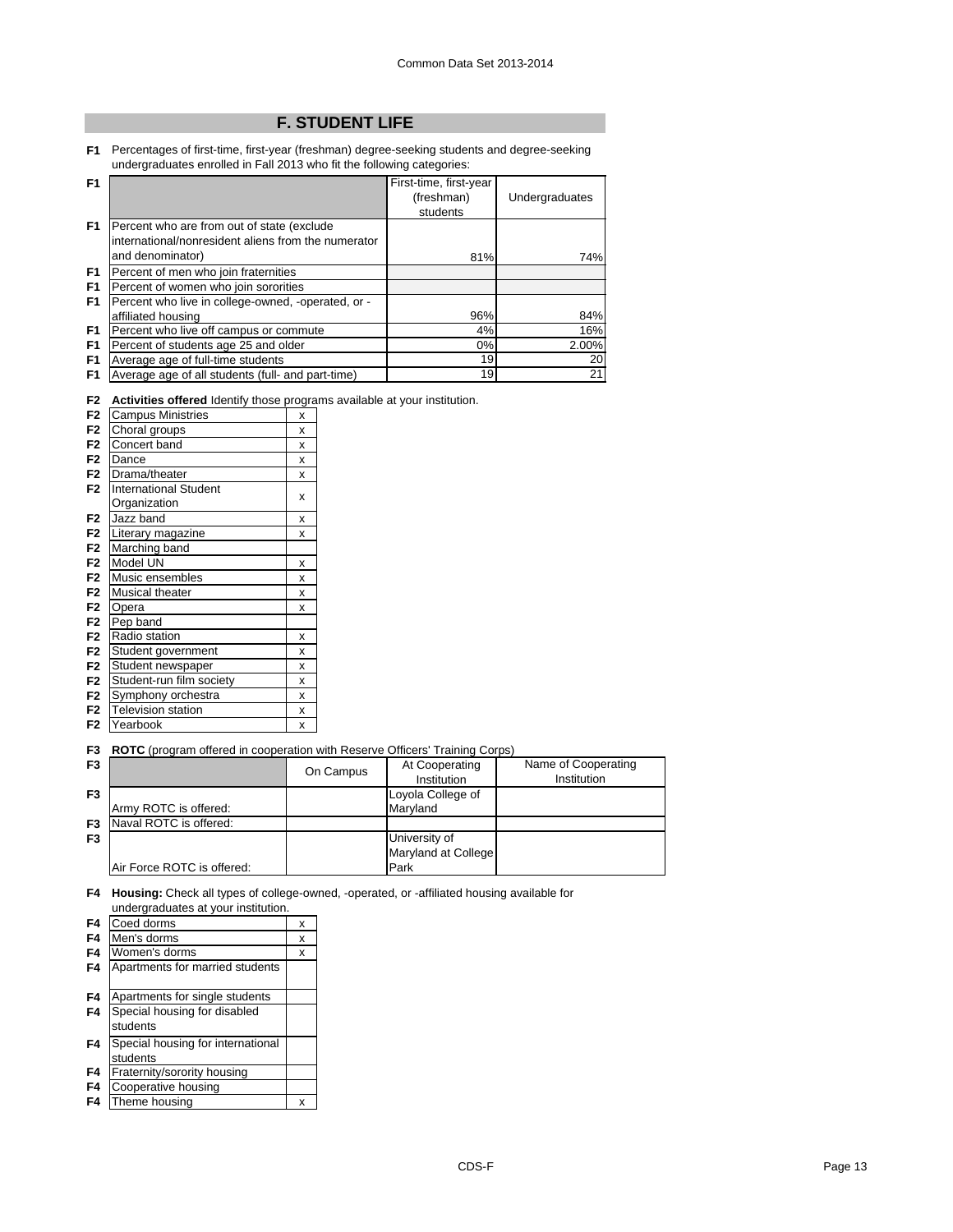| F4 Wellness housing                 |  |
|-------------------------------------|--|
| F4 Other housing options (specify): |  |
|                                     |  |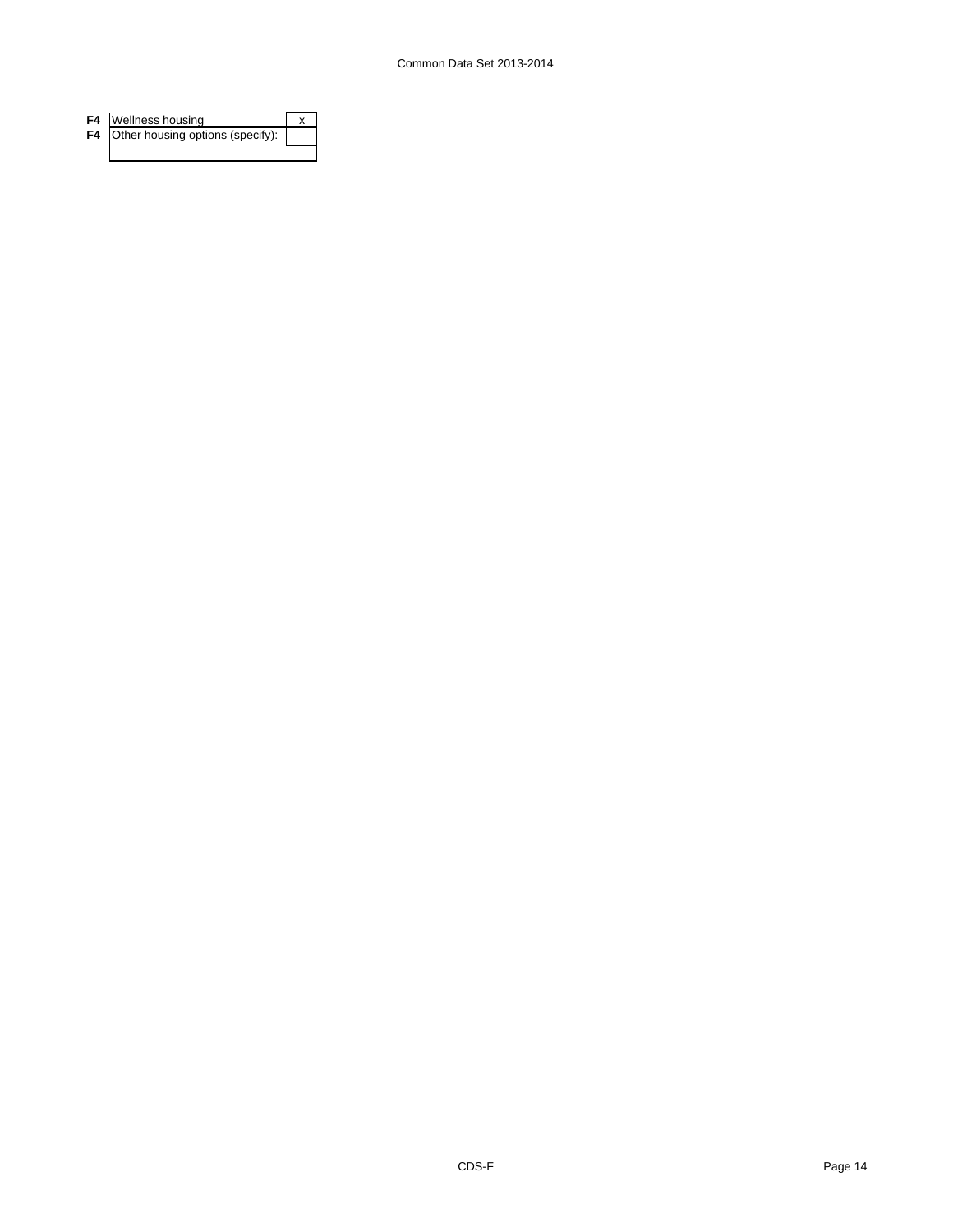# **G. ANNUAL EXPENSES**

**G0** Please provide the URL of your institution's net price calculator:

X

# **Provide 2014-2015 academic year costs of attendance for the following categories that are applicable to your institution.**

Check here if your institution's 2014-2015 academic year costs of attendance are not available at this time and provide an approximate date (i.e., month/day) when your institution's final 2014-2015 academic year costs of attendance will be available:

**G1 Undergraduate full-time tuition, required fees, room and board List the typical tuition, required fees, and room and board for a full-time undergraduate student for the FULL 2014-2015 academic year (30 semester or 45 quarter hours for institutions that derive annual tuition by multiplying credit hour cost by number of credits). A full academic year refers to the period of time generally extending from September to June; usually equated to two semesters, two trimesters, three quarters, or the period covered by a four-one-four plan. Room and board is defined as double occupancy and 19 meals per week or the maximum meal plan. Required fees include only charges that all full-time students must pay that are not included in tuition (e.g., registration, health, or activity fees.) Do not include optional fees (e.g., parking, laboratory use).**

| G <sub>1</sub>                   |                                                                                   | First-Year | Undergraduates    |         |
|----------------------------------|-----------------------------------------------------------------------------------|------------|-------------------|---------|
| G1                               | PRIVATE INSTITUTIONS                                                              |            |                   |         |
|                                  | Tuition:                                                                          |            |                   |         |
| G1                               | PUBLIC INSTITUTIONS                                                               |            |                   |         |
|                                  | Tuition:                                                                          |            |                   |         |
|                                  | In-district                                                                       |            |                   |         |
| G1                               | <b>PUBLIC INSTITUTIONS</b>                                                        |            |                   |         |
|                                  | In-state (out-of-district):                                                       |            |                   |         |
| G1                               | PUBLIC INSTITUTIONS                                                               |            |                   |         |
|                                  | Out-of-state:                                                                     |            |                   |         |
| G1                               | NONRESIDENT ALIENS                                                                |            |                   |         |
|                                  | Tuition:                                                                          |            |                   |         |
|                                  |                                                                                   |            |                   |         |
| G1                               | <b>REQUIRED FEES:</b>                                                             |            |                   |         |
|                                  |                                                                                   |            |                   |         |
| G1                               | ROOM AND BOARD:                                                                   |            |                   |         |
|                                  | (on-campus)                                                                       |            |                   |         |
| G1                               | <b>ROOM ONLY:</b>                                                                 |            |                   |         |
|                                  | (on-campus)                                                                       |            |                   |         |
| G1                               | <b>BOARD ONLY:</b>                                                                |            |                   |         |
|                                  | (on-campus meal plan)                                                             |            |                   |         |
|                                  |                                                                                   |            |                   |         |
| G1                               | Comprehensive tuition and room and board fee (if your                             |            |                   |         |
|                                  | college cannot provide separate tuition and room and                              |            |                   |         |
|                                  | board fees):                                                                      |            |                   |         |
|                                  |                                                                                   |            |                   |         |
| G1                               | Other:                                                                            |            |                   |         |
|                                  |                                                                                   |            |                   |         |
|                                  |                                                                                   |            |                   |         |
| G <sub>2</sub><br>G <sub>2</sub> |                                                                                   |            | Minimum           | Maximum |
|                                  | Number of credits per term a student can take for the<br>stated full-time tuition |            | 12                |         |
|                                  |                                                                                   |            |                   | 18      |
| G <sub>3</sub>                   |                                                                                   |            | $\overline{Y}$ es | No      |
| G3                               | Do tuition and fees vary by year of study (e.g., sophomore,                       |            |                   |         |
|                                  | junior, senior)?                                                                  |            |                   | X       |
|                                  |                                                                                   |            |                   |         |
|                                  |                                                                                   |            |                   |         |
| G4                               |                                                                                   |            | Yes               | No      |
| G4                               | Do tuition and fees vary by undergraduate instructional                           |            |                   | X       |
|                                  | program?                                                                          |            |                   |         |
| G4                               |                                                                                   |            | %                 |         |
|                                  |                                                                                   |            |                   |         |
| G4                               | If yes, what percentage of full-time undergraduates pay                           |            |                   |         |
|                                  | more than the tuition and fees reported in G1?                                    |            |                   |         |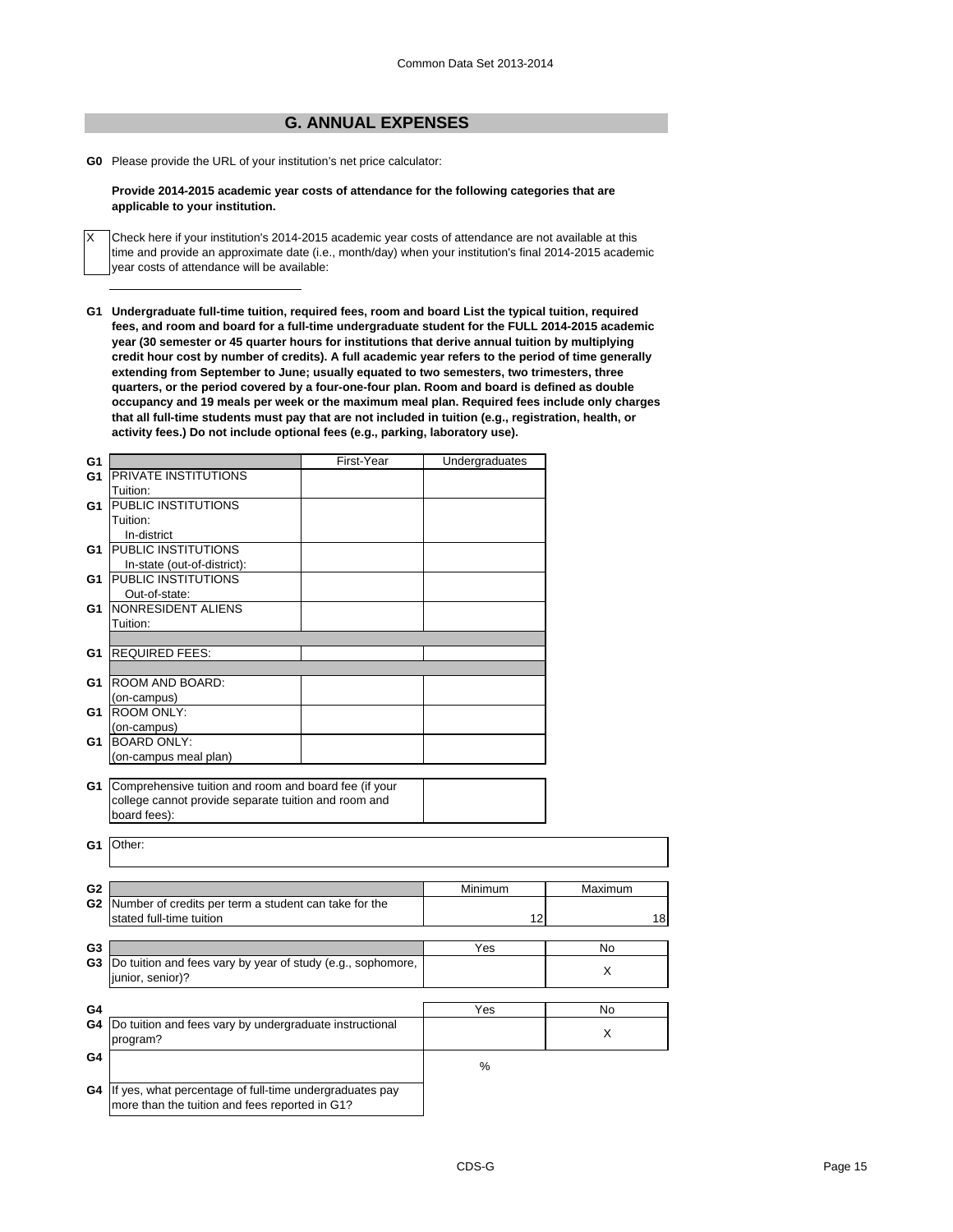**G5** Provide the estimated expenses for a typical full-time undergraduate student:

| G5 |                                 | <b>Residents</b> | Commuters<br>(living at home) | Commuters<br>(not living at home) |
|----|---------------------------------|------------------|-------------------------------|-----------------------------------|
| G5 | Books and supplies              |                  |                               |                                   |
| G5 | Room only                       |                  |                               |                                   |
| G5 | Board only                      |                  |                               |                                   |
| G5 | Room and board total (if your   |                  |                               |                                   |
|    | college cannot provide separate |                  |                               |                                   |
|    | room and board figures for      |                  |                               |                                   |
|    | commuters not living at home):  |                  |                               |                                   |
| G5 | ransportation                   |                  |                               |                                   |
| G5 | Other expenses                  |                  |                               |                                   |

| <b>G6</b> Undergraduate per-credit-hour charges (tuition only) |  |
|----------------------------------------------------------------|--|
|                                                                |  |

| G <sub>6</sub> | <b>IPRIVATE INSTITUTIONS:</b> |  |
|----------------|-------------------------------|--|
| G6             | <b>IPUBLIC INSTITUTIONS</b>   |  |
|                | In-district:                  |  |
| G6             | <b>PUBLIC INSTITUTIONS</b>    |  |
|                | In-state (out-of-district):   |  |
| G6             | <b>PUBLIC INSTITUTIONS</b>    |  |
|                | Out-of-state:                 |  |
| G6             | <b>NONRESIDENT ALIENS:</b>    |  |
|                |                               |  |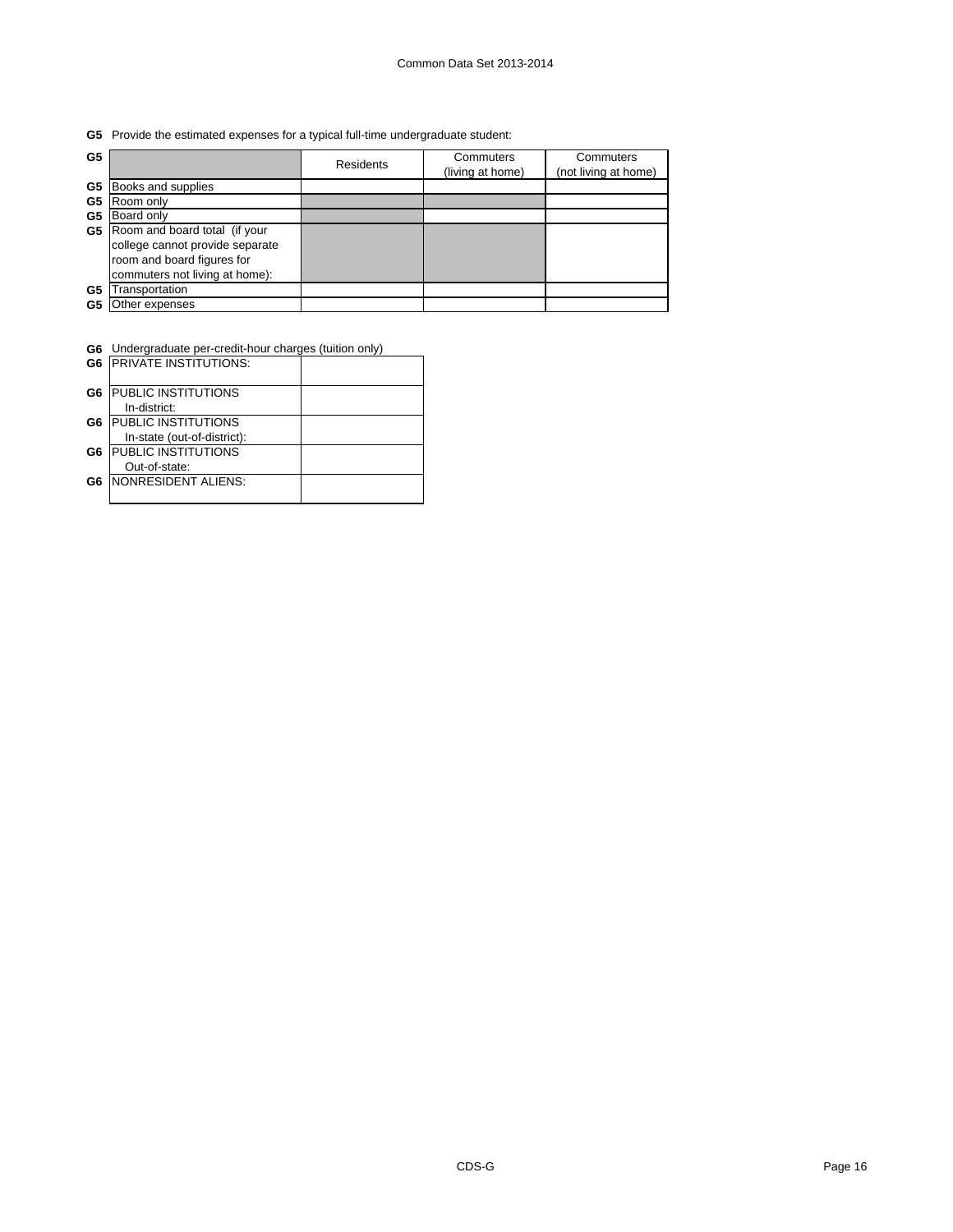# **H. FINANCIAL AID**

# **Aid Awarded to Enrolled Undergraduates**

Enter total dollar amounts awarded to enrolled full-time and less than full-time degree-seeking undergraduates (using the same cohort reported in CDS Question B1, "total degree-seeking" undergraduates) in the following categories. (Note: If the data being reported are final figures for the 2012- 2013 academic year (see the next item below), use the 2012-2013 academic year's CDS Question B1 cohort.) Include aid awarded to international students (i.e., those not qualifying for federal aid). Aid that is non-need-based but that was used to meet need should be reported in the need-based aid columns. (For a suggested order of precedence in assigning categories of aid to cover need, see the entry for "non-needbased scholarship or grant aid" on the last page of the definitions section.)

| H <sub>1</sub> |                                                                                                                                      | 2013-2014<br>estimated | 2012-2013<br>final |
|----------------|--------------------------------------------------------------------------------------------------------------------------------------|------------------------|--------------------|
| H <sub>1</sub> | Indicate the academic year for which data are reported for items H1,<br>H <sub>2</sub> . H <sub>2</sub> A, and H <sub>6</sub> below: |                        |                    |

**H3** Which needs-analysis methodology does your institution use in awarding institutional aid?

| H3 Federal methodology (FM)         |  |
|-------------------------------------|--|
| H3   Institutional methodology (IM) |  |

| .              | $\ldots$       |  |
|----------------|----------------|--|
| H <sub>3</sub> | Both FM and IM |  |
|                |                |  |

| H1             |                                                                                                                                                                                   | Need-based \$<br>(Include non-need-<br>based aid used to<br>meet need.) | Non-need-<br>based \$<br>(Exclude non-need-<br>based aid used to<br>meet need.) |
|----------------|-----------------------------------------------------------------------------------------------------------------------------------------------------------------------------------|-------------------------------------------------------------------------|---------------------------------------------------------------------------------|
| H <sub>1</sub> | <b>Scholarships/Grants</b>                                                                                                                                                        |                                                                         |                                                                                 |
| H1             | Federal                                                                                                                                                                           |                                                                         |                                                                                 |
| H <sub>1</sub> | State (i.e., all states, not only the state in which your institution is<br>located)                                                                                              |                                                                         |                                                                                 |
| H1             | Institutional: Endowed scholarships, annual gifts and tuition funded<br>grants, awarded by the college, excluding athletic aid and tuition<br>waivers (which are reported below). |                                                                         |                                                                                 |
| H <sub>1</sub> | Scholarships/grants from external sources (e.g., Kiwanis, National<br>Merit) not awarded by the college                                                                           |                                                                         |                                                                                 |
| H <sub>1</sub> | <b>Total Scholarships/Grants</b>                                                                                                                                                  | \$0                                                                     | \$0                                                                             |
| H1             | Self-Help                                                                                                                                                                         |                                                                         |                                                                                 |
| H <sub>1</sub> | Student loans from all sources (excluding parent loans)                                                                                                                           |                                                                         |                                                                                 |
| H1             | Federal Work-Study                                                                                                                                                                |                                                                         |                                                                                 |
| H1             | State and other (e.g., institutional) work-study/employment (Note:                                                                                                                |                                                                         |                                                                                 |
|                | Excludes Federal Work-Study captured above.)                                                                                                                                      |                                                                         |                                                                                 |
| H1             | <b>Total Self-Help</b>                                                                                                                                                            | \$0                                                                     | \$0                                                                             |
| H1             | Other                                                                                                                                                                             |                                                                         |                                                                                 |
| H <sub>1</sub> | Parent Loans                                                                                                                                                                      |                                                                         |                                                                                 |
| H1             | Tuition Waivers<br>Reporting is optional. Report tuition waivers in this row if you choose to report them. Do<br>not report tuition waivers elsewhere.                            |                                                                         |                                                                                 |
| H1             | <b>Athletic Awards</b>                                                                                                                                                            |                                                                         |                                                                                 |

**H2 Number of Enrolled Students Awarded Aid:** List the number of degree-seeking full-time and less-thanfull-time undergraduates who applied for and were awarded financial aid from any source. **Aid that is nonneed-based but that was used to meet need should be counted as need-based aid.** Numbers should reflect the cohort awarded the dollars reported in H1. Note: In the chart below, students may be counted in more than one row, and full-time freshmen should also be counted as full-time undergraduates.

| H <sub>2</sub> |                                                                                                          | <b>First-time</b><br><b>Full-time</b><br>Freshmen | <b>Full-time</b><br>Undergraduate<br>(Incl. Fresh.) | Less Than<br><b>Full-time</b><br>Undergraduate |
|----------------|----------------------------------------------------------------------------------------------------------|---------------------------------------------------|-----------------------------------------------------|------------------------------------------------|
| H <sub>2</sub> | Number of degree-seeking undergraduate students<br>la,<br>(CDS Item B1 if reporting on Fall 2013 cohort) |                                                   |                                                     |                                                |
| H <sub>2</sub> | Number of students in line a who applied for need-based<br>Ib.<br>financial aid                          |                                                   |                                                     |                                                |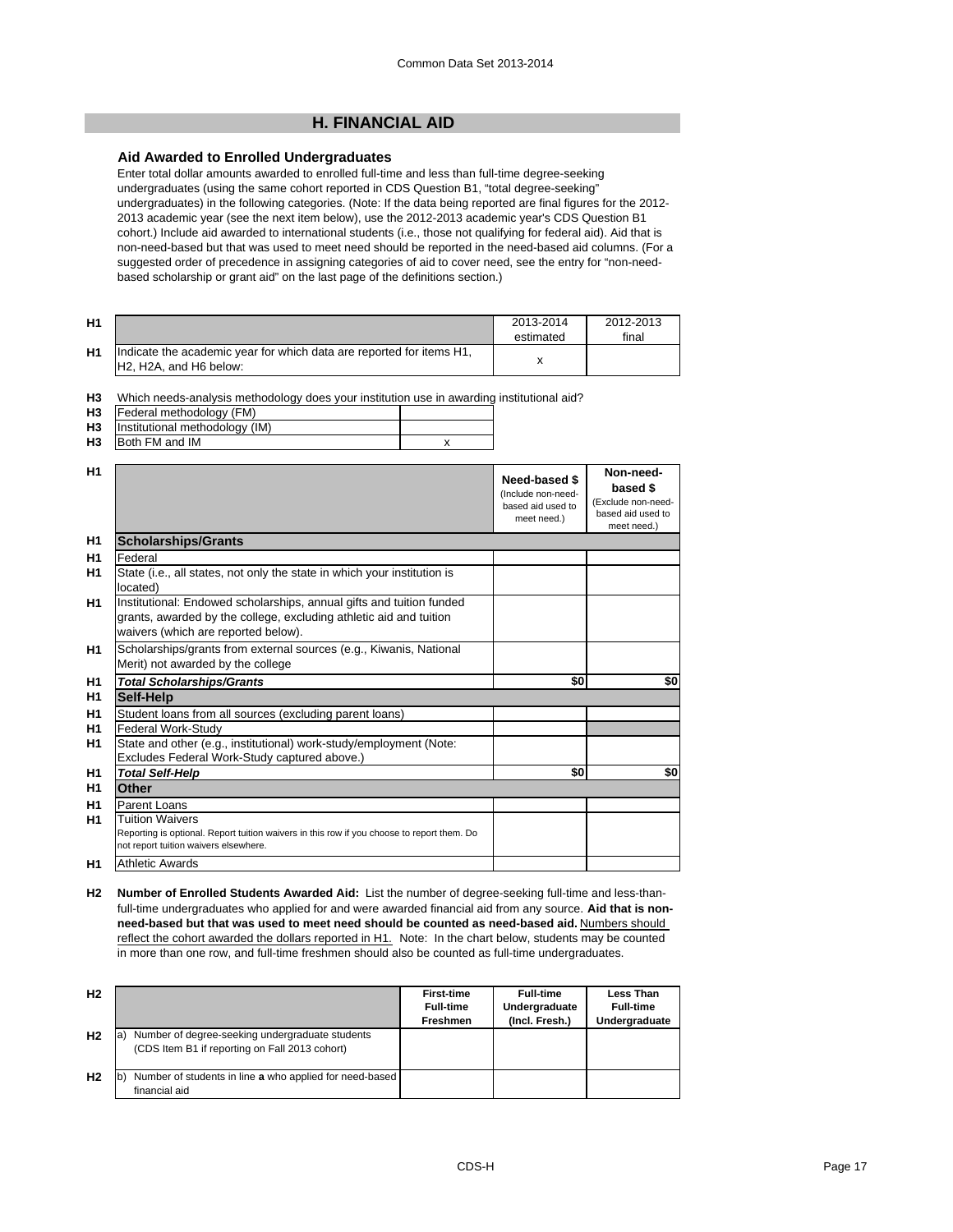| H <sub>2</sub> |    | Number of students in line <b>b</b> who were determined to   |  |  |
|----------------|----|--------------------------------------------------------------|--|--|
|                |    | have financial need                                          |  |  |
| H <sub>2</sub> |    | Number of students in line c who were awarded any            |  |  |
|                |    | financial aid                                                |  |  |
| H <sub>2</sub> | e) | Number of students in line <b>d</b> who were awarded any     |  |  |
|                |    | need-based scholarship or grant aid                          |  |  |
| H <sub>2</sub> |    | Number of students in line <b>d</b> who were awarded any     |  |  |
|                |    | need-based self-help aid                                     |  |  |
| H <sub>2</sub> |    | Number of students in line d who were awarded any non-       |  |  |
|                |    | need-based scholarship or grant aid                          |  |  |
| H <sub>2</sub> |    | Number of students in line <b>d</b> whose need was fully met |  |  |
|                |    | (exclude PLUS loans, unsubsidized loans, and private         |  |  |
|                |    | alternative loans)                                           |  |  |
| H <sub>2</sub> |    | On average, the percentage of need that was met of           |  |  |
|                |    | students who were awarded any need-based aid.                |  |  |
|                |    | Exclude any aid that was awarded in excess of need as        |  |  |
|                |    | well as any resources that were awarded to replace EFC       |  |  |
|                |    | (PLUS loans, unsubsidized loans, and private alternative     |  |  |
|                |    | loans)                                                       |  |  |
| H <sub>2</sub> |    | The average financial aid package of those in line d.        |  |  |
|                |    | Exclude any resources that were awarded to replace           |  |  |
|                |    | EFC (PLUS loans, unsubsidized loans, and private             |  |  |
|                |    | alternative loans)                                           |  |  |
| H <sub>2</sub> | k) | Average need-based scholarship and grant award of            |  |  |
|                |    | those in line e                                              |  |  |
| H <sub>2</sub> |    | Average need-based self-help award (excluding PLUS           |  |  |
|                |    | loans, unsubsidized loans, and private alternative loans)    |  |  |
|                |    | of those in line f                                           |  |  |
| H <sub>2</sub> | m) | Average need-based loan (excluding PLUS loans,               |  |  |
|                |    | unsubsidized loans, and private alternative loans) of        |  |  |
|                |    | those in line f who were awarded a need-based loan           |  |  |
|                |    |                                                              |  |  |

**H2A Number of Enrolled Students Awarded Non-need-based Scholarships and Grants**: List the number of degree-seeking full-time and less-than-full-time undergraduates who had no financial need and who were awarded institutional non-need-based scholarship or grant aid. Numbers should reflect the cohort awarded the dollars reported in H1. Note: In the chart below, students may be counted in more than one row, and full-time freshmen should also be counted as full-time undergraduates.

| H2A         |                                                                                                                                                                                                                  | <b>First-time</b><br><b>Full-time</b><br><b>Freshmen</b> | <b>Full-time</b><br>Undergrad<br>(Incl. Fresh.) | Less Than<br><b>Full-time</b><br>Undergrad |
|-------------|------------------------------------------------------------------------------------------------------------------------------------------------------------------------------------------------------------------|----------------------------------------------------------|-------------------------------------------------|--------------------------------------------|
| $H2A$ In    | Number of students in line a who had no financial need<br>and who were awarded institutional non-need-based<br>scholarship or grant aid (exclude those who were<br>awarded athletic awards and tuition benefits) |                                                          |                                                 |                                            |
| $H2A$ (o)   | Average dollar amount of institutional non-need-based<br>scholarship and grant aid awarded to students in line n                                                                                                 |                                                          |                                                 |                                            |
| $H2A$ $p)$  | Number of students in line a who were awarded an<br>institutional non-need-based athletic scholarship or grant                                                                                                   |                                                          |                                                 |                                            |
| $H2A$ $q$ ) | Average dollar amount of institutional non-need-based<br>athletic scholarships and grants awarded to students in<br>line <b>p</b>                                                                                |                                                          |                                                 |                                            |

**H3** Incorporated into H1 above.

**Note:** These are the graduates and loan types to include and exclude in order to fill out CDS H4, H4a, H5, and H5a.

Include: \* 2013 undergraduate class who

graduated between July 1, 2012 and June 30,

2013 who started at your institution as first- time

students and received a bachelor's degree

between July 1, 2012 and June 30, 2013.

\* only loans made to students who borrowed

while enrolled at your institution.

\* co-signed loans.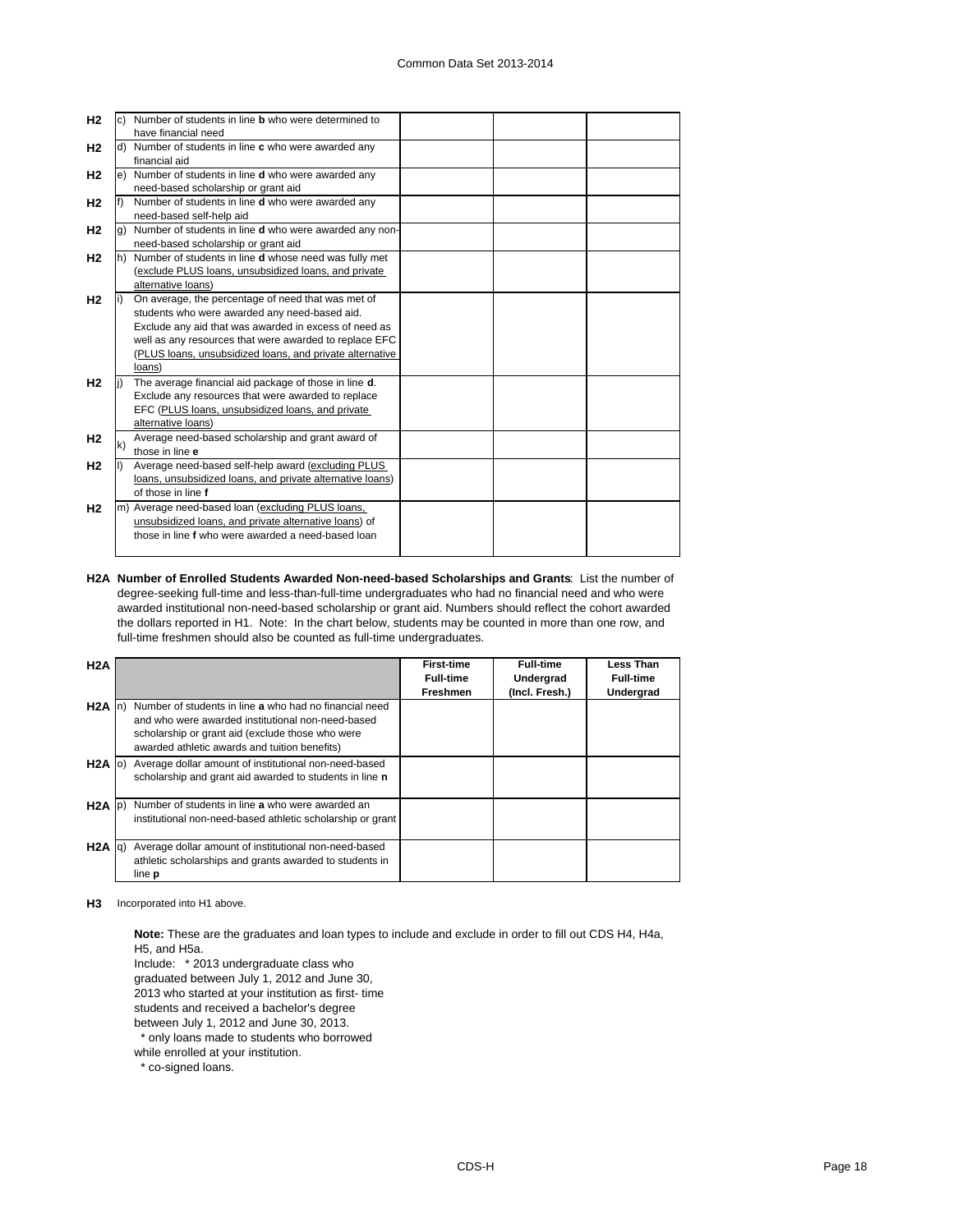Exclude: \* those who transferred in.

\* money borrowed at other institutions.

| <b>H4</b> | Provide the percentage of the class (defined above) who borrowed at any time through<br>any loan programs (institutional, state, Federal Perkins, Federal Stafford Subsidized and<br>Unsubsidized, private loans that were certified by your institution, etc.; exclude parent<br>loans). Include both Federal Direct Student Loans and Federal Family Education Loans. |  |
|-----------|-------------------------------------------------------------------------------------------------------------------------------------------------------------------------------------------------------------------------------------------------------------------------------------------------------------------------------------------------------------------------|--|
| H4a       |                                                                                                                                                                                                                                                                                                                                                                         |  |
|           | Provide the percentage of the class (defined above) who borrowed at any time through                                                                                                                                                                                                                                                                                    |  |
|           | federal loan programs--Federal Perkins, Federal Stafford Subsidized and Unsubsidized.                                                                                                                                                                                                                                                                                   |  |
|           | Include both Federal Direct Student Loans and Federal Family Education Loans. NOTE:                                                                                                                                                                                                                                                                                     |  |
|           | exclude all institutional, state, private alternative loans and parent loans.                                                                                                                                                                                                                                                                                           |  |
| H5        | Report the average per-undergraduate-borrower cumulative principal borrowed of those                                                                                                                                                                                                                                                                                    |  |
|           | in line H4.                                                                                                                                                                                                                                                                                                                                                             |  |
|           | <b>H5a</b> Report the average per-undergraduate-borrower cumulative principal borrowed, of those                                                                                                                                                                                                                                                                        |  |
|           | in H4a, through federal loan programs--Federal Perkins, Federal Stafford Subsidized and                                                                                                                                                                                                                                                                                 |  |
|           | Unsubsidized. Include both Federal Direct Student Loans and Federal Family Education                                                                                                                                                                                                                                                                                    |  |
|           |                                                                                                                                                                                                                                                                                                                                                                         |  |
|           | Loans. These are listed in line H4a. NOTE: exclude all institutional, state, private                                                                                                                                                                                                                                                                                    |  |
|           | alternative loans and exclude parent loans.                                                                                                                                                                                                                                                                                                                             |  |

**Aid to Undergraduate Degree-seeking Nonresident Aliens** (Note: Report numbers and dollar amounts for the same academic year checked in item H1.)

**H6** Indicate your institution's policy regarding institutional scholarship and grant aid for undergraduate degreeseeking nonresident aliens:

| H <sub>6</sub> | Institutional need-based scholarship or grant aid is available          |  |
|----------------|-------------------------------------------------------------------------|--|
|                | H6   Institutional non-need-based scholarship or grant aid is available |  |
|                | H6   Institutional scholarship or grant aid is not available            |  |

**H6** If institutional financial aid is available for undergraduate degree-seeking nonresident aliens, provide the number of undergraduate degree-seeking nonresident aliens who were awarded need-based or non-need-based aid:

- **H6** Average dollar amount of institutional financial aid awarded to undergraduate degreeseeking nonresident aliens:
- **H6** Total dollar amount of institutional financial aid awarded to undergraduate degreeseeking nonresident aliens:

**H7** Check off all financial aid forms nonresident alien first-year financial aid applicants must submit:

| <b>H7</b> | Institution's own financial aid form              |  |
|-----------|---------------------------------------------------|--|
| <b>H7</b> | <b>ICSS/Financial Aid PROFILE</b>                 |  |
| <b>H7</b> | International Student's Financial Aid Application |  |
| <b>H7</b> | International Student's Certification of Finances |  |
| H7        | Other (specify):                                  |  |
|           |                                                   |  |

# **Process for First-Year/Freshman Students**

**H8** Check off all financial aid forms domestic first-year (freshman) financial aid applicants must submit:

| H <sub>8</sub> | <b>FAFSA</b>                         | X |
|----------------|--------------------------------------|---|
| H <sub>8</sub> | Institution's own financial aid form |   |
| H <sub>8</sub> | <b>ICSS/Financial Aid PROFILE</b>    |   |
| H <sub>8</sub> | State aid form                       |   |
| H <sub>8</sub> | Noncustodial PROFILE                 |   |
| H <sub>8</sub> | <b>Business/Farm Supplement</b>      |   |
| H <sub>8</sub> | Other (specify):                     |   |
|                |                                      |   |

| H <sub>9</sub> | Indicate filing dates for first-year (freshman) students:        |  |
|----------------|------------------------------------------------------------------|--|
|                | <b>H9</b> Priority date for filing required financial aid forms: |  |
| H9             | Deadline for filing required financial aid forms:                |  |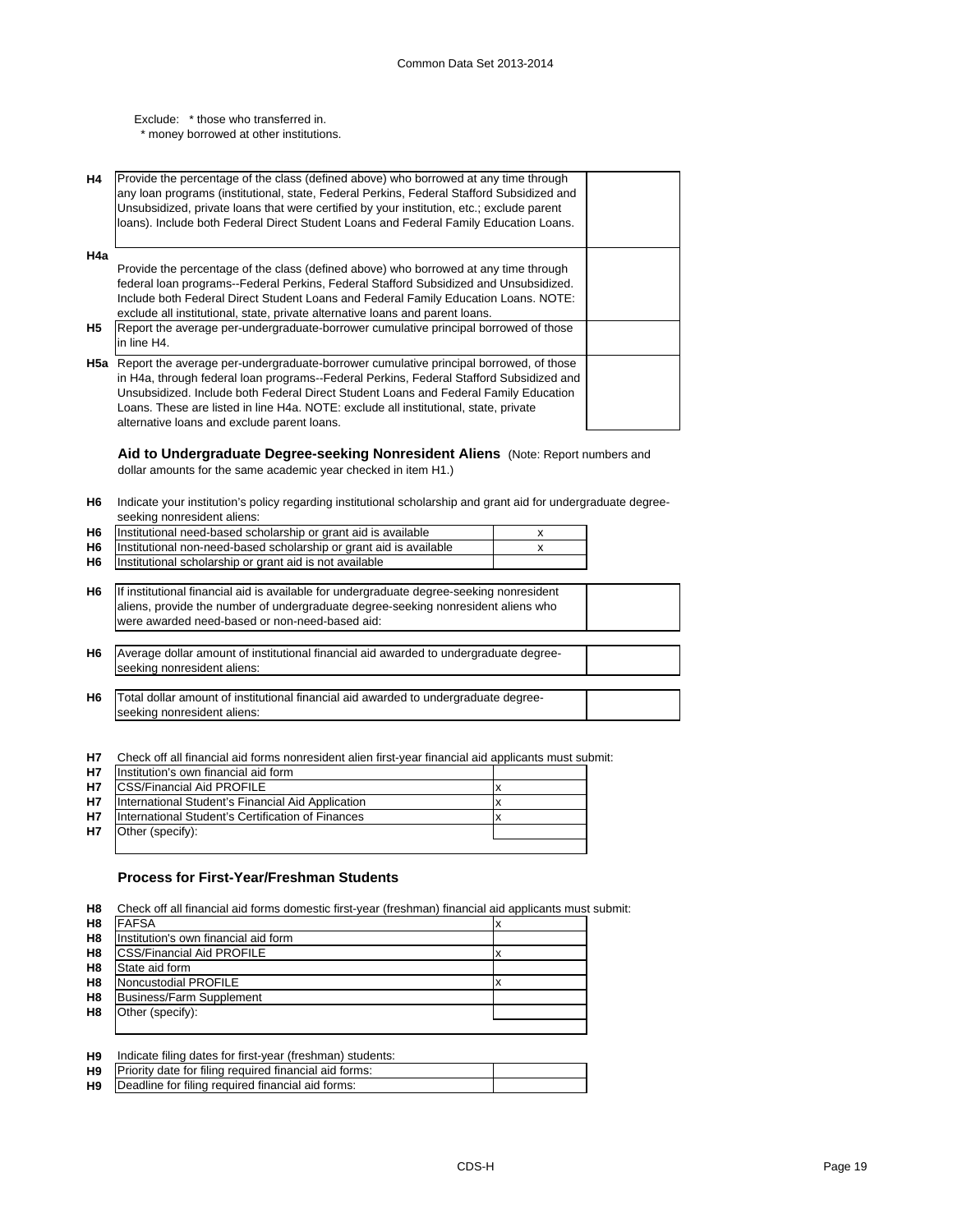| H9 | No deadline for filing required forms (applications processed on a |  |
|----|--------------------------------------------------------------------|--|
|    | rolling basis):                                                    |  |

**H10** Indicate notification dates for first-year (freshman) students (answer a or b):

|                 | H <sub>10</sub> a) Students notified on or about (date): |     |    |
|-----------------|----------------------------------------------------------|-----|----|
| H <sub>10</sub> |                                                          | Yes | No |
|                 | H <sub>10</sub> b) Students notified on a rolling basis: |     |    |
| <b>H10</b>      | If yes, starting date:                                   |     |    |

**H11** Indicate reply dates:

| H11 Students must reply by (date):             |  |
|------------------------------------------------|--|
| <b>H11</b> or within<br>weeks of notification. |  |

# **Types of Aid Available**

Please check off all types of aid available to undergraduates at your institution:

**H12** Loans

|                 | <b>H12 FEDERAL DIRECT STUDENT LOAN PROGRAM (DIRECT LOAN)</b> |   |  |  |  |
|-----------------|--------------------------------------------------------------|---|--|--|--|
| H <sub>12</sub> | Direct Subsidized Stafford Loans                             | x |  |  |  |
| H <sub>12</sub> | Direct Unsubsidized Stafford Loans                           | x |  |  |  |
| H <sub>12</sub> | Direct PLUS Loans                                            | х |  |  |  |
|                 |                                                              |   |  |  |  |
| H <sub>12</sub> | <b>Federal Perkins Loans</b>                                 | х |  |  |  |
| H <sub>12</sub> | Federal Nursing Loans                                        |   |  |  |  |
| H <sub>12</sub> | State Loans                                                  |   |  |  |  |
| H <sub>12</sub> | College/university loans from institutional funds            | x |  |  |  |
| H <sub>12</sub> | Other (specify):                                             |   |  |  |  |
|                 |                                                              |   |  |  |  |

#### **H13** Scholarships and Grants

|                 | H13 NEED-BASED:                                                          |   |
|-----------------|--------------------------------------------------------------------------|---|
| H <sub>13</sub> | <b>Federal Pell</b>                                                      | х |
| H <sub>13</sub> | <b>ISEOG</b>                                                             | х |
|                 | H <sub>13</sub> State scholarships/grants                                | x |
|                 | <b>H13</b> Private scholarships                                          | х |
|                 | H13 College/university scholarship or grant aid from institutional funds | х |
|                 | <b>H13</b> United Negro College Fund                                     |   |
|                 | H13 Federal Nursing Scholarship                                          |   |
|                 | H <sub>13</sub> Other (specify):                                         |   |
|                 |                                                                          |   |

**H14** Check off criteria used in awarding institutional aid. Check all that apply.

| H <sub>14</sub> |                          | Non-Need Based | Need-Based |
|-----------------|--------------------------|----------------|------------|
| H <sub>14</sub> | Academics                | x              |            |
| H <sub>14</sub> | Alumni affiliation       |                |            |
| H <sub>14</sub> | Art                      | x              |            |
| H <sub>14</sub> | <b>Athletics</b>         |                |            |
| H <sub>14</sub> | Job skills               |                |            |
| H <sub>14</sub> | <b>ROTC</b>              |                |            |
| H <sub>14</sub> | Leadership               |                |            |
| H <sub>14</sub> | Minority status          |                |            |
| H <sub>14</sub> | Music/drama              | x              |            |
| H <sub>14</sub> | Religious affiliation    |                |            |
| H <sub>14</sub> | State/district residency |                |            |
|                 |                          |                |            |

**H15**

If your institution has recently implemented any major financial aid policy, program, or initiative to make your institution more affordable to incoming students such as replacing loans with grants, or waiving costs for families below a certain income level please provide details below: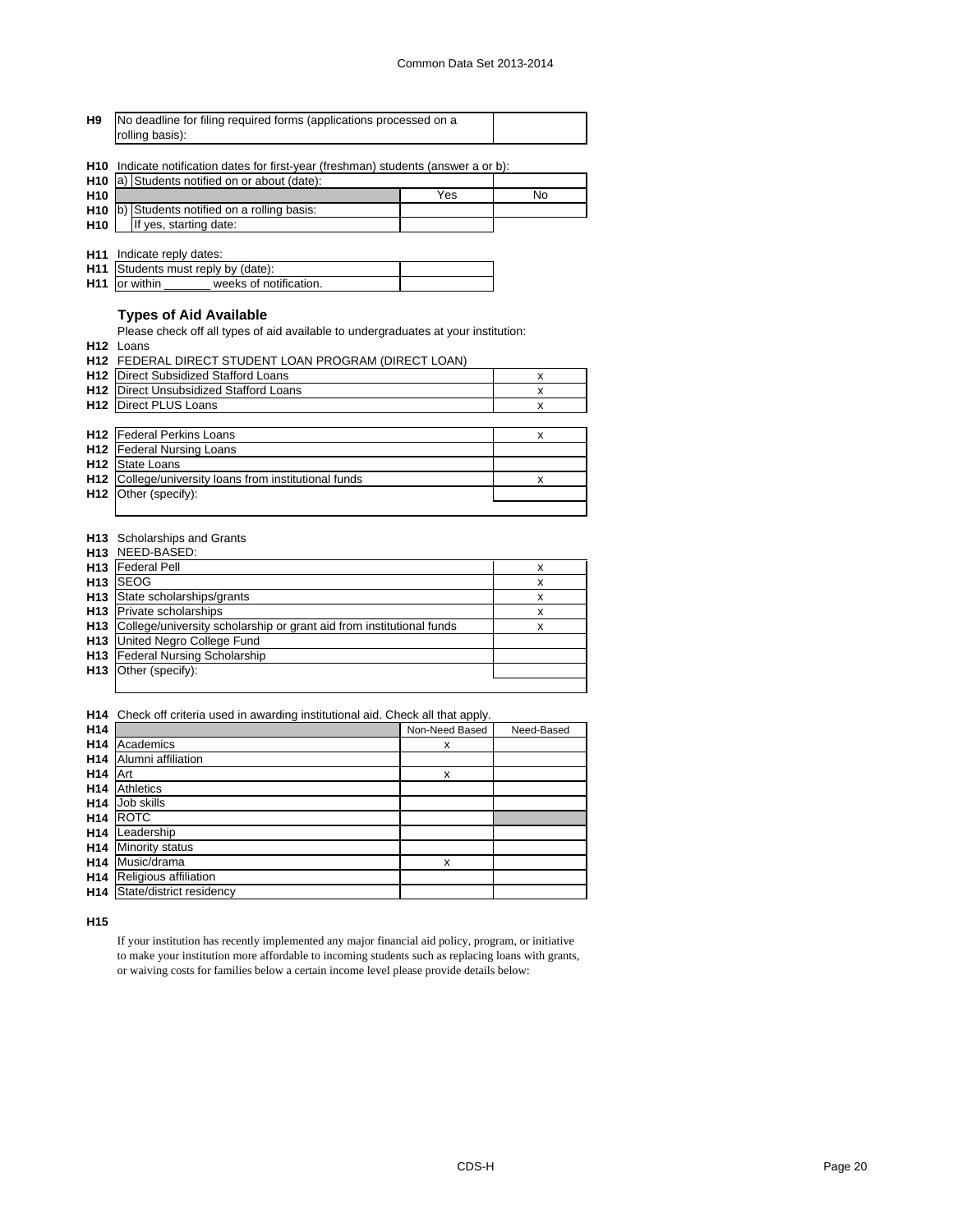# **I. INSTRUCTIONAL FACULTY AND CLASS SIZE**

**Please report the number of instructional faculty members in each category for Fall 2013. Include faculty who are on your institution's payroll on the census date your institution uses for** 

#### **I1 IPEDS/AAUP.**

The following definition of full-time instructional faculty is used by the American Association of University Professors (AAUP) in its annual Faculty Compensation Survey (the part time definitions are not used by AAUP). Instructional Faculty is defined as those members of the instructional-research staff whose major regular assignment is instruction, including those with released time for research. Use the chart below to determine inclusions and exclusions:

|                                                                                                                                                                                                                                          | Full-time | Part-time                                                                       |
|------------------------------------------------------------------------------------------------------------------------------------------------------------------------------------------------------------------------------------------|-----------|---------------------------------------------------------------------------------|
| (a) instructional faculty in preclinical and clinical medicine, faculty who are not paid (e.g.,<br>those who donate their services or are in the military), or research-only faculty, post-<br>doctoral fellows, or pre-doctoral fellows | Exclude   | Include only if<br>they teach one<br>or more non-<br>clinical credit<br>courses |
| (b) administrative officers with titles such as dean of students, librarian, registrar, coach,<br>and the like, even though they may devote part of their time to classroom instruction and<br>may have faculty status                   | Exclude   | Include if they<br>teach one or<br>more non-<br>clinical credit<br>courses      |
| (c) other administrators/staff who teach one or more non-clinical credit courses even<br>though they do not have faculty status                                                                                                          | Exclude   | Include                                                                         |
| (d) undergraduate or graduate students who assist in the instruction of courses, but have<br>titles such as teaching assistant, teaching fellow, and the like                                                                            | Exclude   | Exclude                                                                         |
| (e) faculty on sabbatical or leave with pay                                                                                                                                                                                              | Include   | Exclude                                                                         |
| (f) faculty on leave without pay                                                                                                                                                                                                         | Exclude   | Exclude                                                                         |
| (g) replacement faculty for faculty on sabbatical leave or leave with pay                                                                                                                                                                | Exclude   | Include                                                                         |

*Full-time instructional faculty:* faculty employed on a full-time basis for instruction (including those with released time for research)

*Part-time instructional faculty:* Adjuncts and other instructors being paid solely for part-time classroom instruction. Also includes full-time faculty teaching less than two semesters, three quarters, two trimesters, or two four-month sessions. Employees who are not considered full-time instructional faculty but who teach one or more non-clinical credit courses may be counted as part-time faculty.

*Minority faculty: includes faculty who designate themselves as Black, non-Hispanic; American Indian or Alaska Native; Asian, Native Hawaiian or other Pacific Islander, or Hispanic.* 

*Doctorate: includes such degrees as Doctor of Philosophy, Doctor of Education, Doctor of Juridical Science, and Doctor of Public Health in any field such as arts, sciences, education, engineering, business, and public administration. Also*  includes terminal degrees formerly designated as "first professional," including dentistry (DDS or DMD), medicine (MD), *optometry (OD), osteopathic medicine (DO), pharmacy (DPharm or BPharm), podiatric medicine (DPM), veterinary medicine (DVM), chiropractic (DC or DCM), or law (JD).*

*Terminal degree:* the highest degree in a field: example, M. Arch (architecture) and MFA (master of fine arts).

| 11           |    |                                                                                                                              | Full-Time | Part-Time | Total |
|--------------|----|------------------------------------------------------------------------------------------------------------------------------|-----------|-----------|-------|
| 11           | a) | Total number of instructional faculty                                                                                        | 138       | 64        | 202   |
| 11           | b  | Total number who are members of minority groups                                                                              | 27        | 12        | 39    |
| $\mathbf{I}$ |    | Total number who are women                                                                                                   | 83        | 41        | 124   |
| 11           | d) | Total number who are men                                                                                                     | 55        | 23        | 78    |
| 11           | e  | Total number who are nonresident aliens (international)                                                                      | 0         | 0         |       |
| 11           |    | Total number with doctorate, or other terminal degree                                                                        | 123       | 30        | 153   |
|              | g) | Total number whose highest degree is a master's but not a terminal                                                           |           |           |       |
| 11           |    | master's                                                                                                                     | 13        | 18        | 31    |
| 11           | h) | Total number whose highest degree is a bachelor's                                                                            | 2         | 11        | 13    |
|              |    | Total number whose highest degree is unknown or other (Note:                                                                 |           |           |       |
| $\mathbf{I}$ |    | Items f, g, h, and i must sum up to item a.)                                                                                 | 0         | 5         | 5     |
|              |    | Total number in stand-alone graduate/ professional programs in<br>which faculty teach virtually only graduate-level students |           |           |       |

#### **I2 Student to Faculty Ratio**

Report the Fall 2013 ratio of full-time equivalent students (full-time plus 1/3 part time) to full-time equivalent instructional faculty (full time plus 1/3 part time). In the ratio calculations, exclude both faculty and students in stand-alone graduate or professional programs such as medicine, law, veterinary, dentistry, social work, business, or public health in which faculty teach virtually only graduate-level students. Do not count undergraduate or graduate student teaching assistants as faculty.

| 12 | Fall 2013 Student to Faculty ratio |  | ιtο | (based on | 1432.3 students |
|----|------------------------------------|--|-----|-----------|-----------------|
|    |                                    |  |     |           |                 |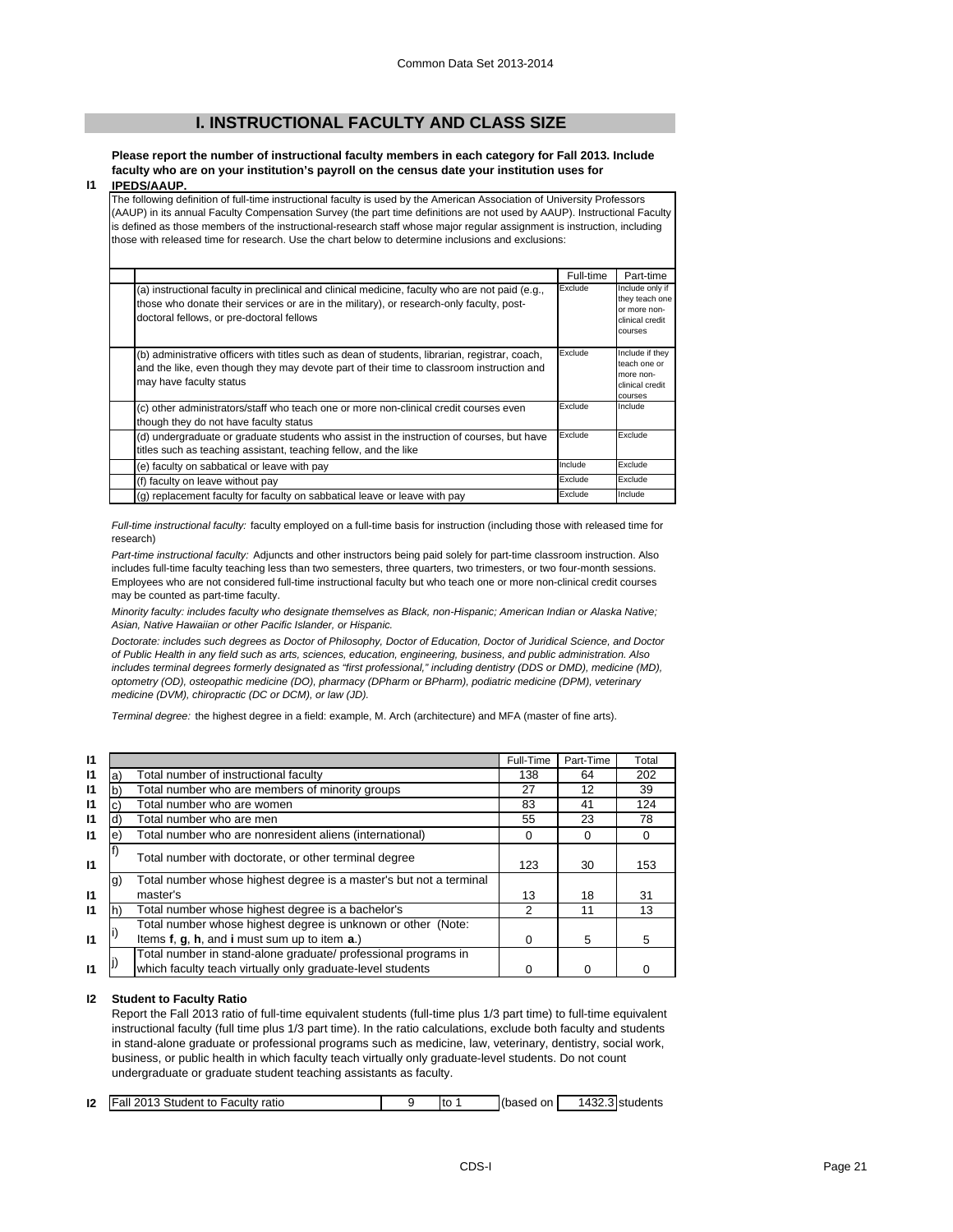# and 159.33 faculty).

#### **I3 Undergraduate Class Size**

In the table below, please use the following definitions to report information about the size of classes and class sections offered in the Fall 2013 term.

*Class Sections:* A class section is an organized course offered for credit, identified by discipline and number, meeting at a stated time or times in a classroom or similar setting, and not a subsection such as a laboratory or discussion session. Undergraduate class sections are defined as any sections in which at least one degree-seeking undergraduate student is enrolled for credit. Exclude distance learning classes and noncredit classes and individual instruction such as dissertation or thesis research, music instruction, or one-to-one readings. Exclude students in independent study, co-operative programs, internships, foreign language taped tutor sessions, practicums, and all students in one-on-one classes. Each class section should be counted only once and should not be duplicated because of course catalog cross-listings.

*Class Subsections:* A class subsection includes any subsection of a course, such as laboratory, recitation, and discussion subsections that are supplementary in nature and are scheduled to meet separately from the lecture portion of the course. Undergraduate subsections are defined as any subsections of courses in which degree-seeking undergraduate students enrolled for credit. As above, exclude noncredit classes and individual instruction such as dissertation or thesis research, music instruction, or one-to-one readings. Each class subsection should be counted only once and should not be duplicated because of cross-listings.

Using the above definitions, please report for each of the following class-size intervals the number of class sections and class subsections offered in Fall 2013. For example, a lecture class with 800 students who met at another time in 40 separate labs with 20 students should be counted once in the "100+" column in the class section column and 40 times under the "20-29" column of the class subsections table.

| 13 | Number of Class Sections with Undergraduates Enrolled |         |         |       |                                            |       |       |        |              |
|----|-------------------------------------------------------|---------|---------|-------|--------------------------------------------|-------|-------|--------|--------------|
| 13 |                                                       |         |         |       | Undergraduate Class Size (provide numbers) |       |       |        |              |
| 13 | <b>CLASS</b>                                          | $2 - 9$ | $10-19$ | 20-29 | 30-39                                      | 40-49 | 50-99 | $100+$ | Total        |
| 13 | <b>SECTIONS</b>                                       | 54      | 196     | 56    | 13                                         |       |       |        | 323          |
|    |                                                       |         |         |       |                                            |       |       |        |              |
| 13 | <b>CLASS SUB-</b>                                     | $2 - 9$ | $10-19$ | 20-29 | 30-39                                      | 40-49 | 50-99 | $100+$ | <b>Total</b> |
| 13 | <b>SECTIONS</b>                                       |         |         |       |                                            |       |       |        |              |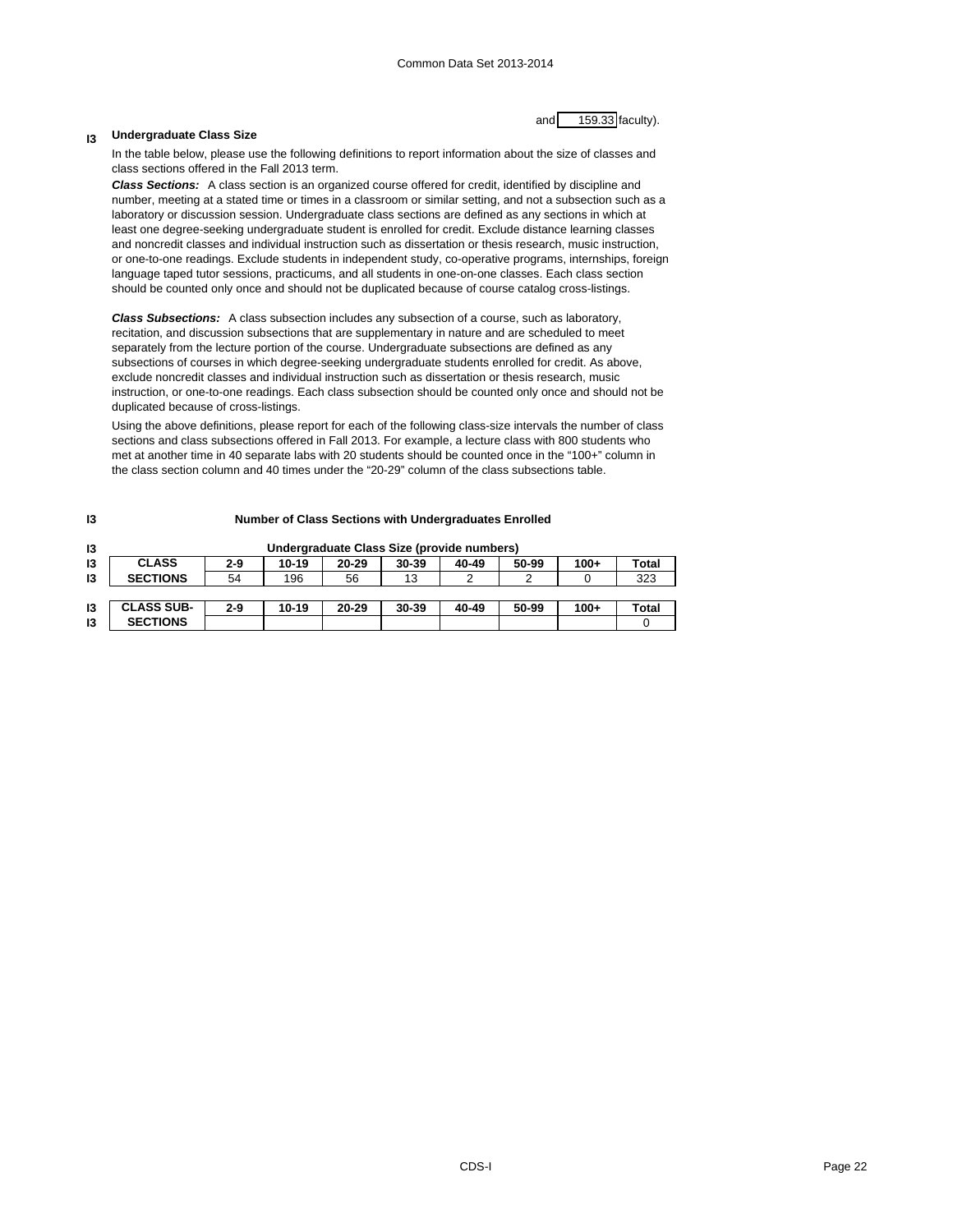# **J. DEGREES CONFERRED**

# **J1 Degrees conferred between July 1, 2012 and June 30, 2013**

**J1** For each of the following discipline areas, provide the percentage of diplomas/certificates, associate, and bachelor's degrees awarded. To determine the percentage, use majors, not headcount (e.g., students with one degree but a double major will be represented twice). Calculate the percentage from your institution's IPEDS Completions by using the sum of 1st and 2nd majors for each CIP code as the numerator and the sum of the Grand Total by 1st Majors and the Grand Total by 2nd major as the denominator. If you prefer, you can compute the percentages using 1st majors only.

| J1 | Category                                          | # of BA degrees (1st<br>major) | # of BA degrees<br>(2nd major) | # of BA degrees<br>$(1st + 2nd)$<br>majors) | CIP 2010 Categories to<br>Include |
|----|---------------------------------------------------|--------------------------------|--------------------------------|---------------------------------------------|-----------------------------------|
| J1 | Agriculture                                       |                                |                                |                                             |                                   |
| J1 | Natural resources and conservation                | 11                             |                                | 11                                          | 3                                 |
| J1 | Architecture                                      |                                |                                |                                             | $\overline{4}$                    |
| J1 | Area, ethnic, and gender studies                  | 5                              | $\overline{2}$                 | $\overline{7}$                              | $\overline{5}$                    |
| J1 | Communication/journalism                          | 32                             |                                |                                             | 9                                 |
| J1 | Communication technologies                        |                                |                                |                                             | 10                                |
| J1 | Computer and information sciences                 | $\mathfrak{D}$                 |                                | 3                                           | 11                                |
| J1 | Personal and culinary services                    |                                |                                |                                             | 12                                |
| J1 | Education                                         | 7                              |                                | $\overline{7}$                              | 13                                |
| J1 | Engineering                                       |                                |                                |                                             | 14                                |
| J1 | Engineering technologies                          |                                |                                |                                             | 15                                |
| J1 | Foreign languages, literatures, and linguistics   | 22                             | 3                              | 25                                          | 16                                |
| J1 | Family and consumer sciences                      |                                |                                |                                             | 19                                |
| J1 | Law/legal studies                                 |                                |                                |                                             | 22                                |
| J1 | English                                           | 19                             |                                | 20                                          | 23                                |
| J1 | Liberal arts/general studies                      |                                |                                |                                             | 24                                |
| J1 | Library science                                   |                                |                                | $\theta$                                    | 25                                |
| J1 | Biological/life sciences                          | 19                             | $\overline{4}$                 |                                             |                                   |
| J1 | Mathematics and statistics                        | $\overline{4}$                 |                                | 5                                           | $\overline{27}$                   |
| J1 | Military science and military technologies        |                                |                                |                                             | 28 & 29                           |
| J1 | Interdisciplinary studies                         | 13                             | $\overline{c}$                 | 15                                          | 30                                |
| J1 | Parks and recreation                              |                                |                                |                                             | 31                                |
| J1 | Philosophy and religious studies                  | 13                             | $\Delta$                       | 17                                          | 38                                |
| J1 | Theology and religious vocations                  |                                |                                |                                             | 39                                |
| J1 | Physical sciences                                 | 7                              |                                | 8                                           | 40                                |
| J1 | Science technologies                              |                                |                                |                                             | 41                                |
| J1 | Psychology                                        | 47                             | $\mathfrak{D}$                 | 49                                          | 42                                |
| J1 | Homeland Security, law enforcement, firefighting, |                                |                                |                                             | 43                                |
|    | and protective services                           |                                |                                |                                             |                                   |
| J1 | Public administration and social services         |                                |                                |                                             | 44                                |
| J1 | Social sciences                                   | 40                             | 7                              | 47                                          | 45                                |
| J1 | Construction trades                               |                                |                                |                                             | 46                                |
| J1 | Mechanic and repair technologies                  |                                |                                |                                             | 47                                |
| J1 | Precision production                              |                                |                                |                                             | 48                                |
| J1 | Transportation and materials moving               |                                |                                |                                             | 49                                |
| J1 | Visual and performing arts                        | 39                             | 6                              | 45                                          | 50                                |
| J1 | Health professions and related programs           |                                |                                |                                             | 51                                |
| J1 | Business/marketing                                | 20                             | $\overline{2}$                 | $\overline{22}$                             | 52                                |
| J1 | History                                           | 11                             | $\mathfrak{D}$                 | 13                                          | 54                                |
| J1 | Other                                             |                                |                                |                                             |                                   |
| J1 | TOTAL (should = 100%)                             | 311                            | 38                             | 349                                         |                                   |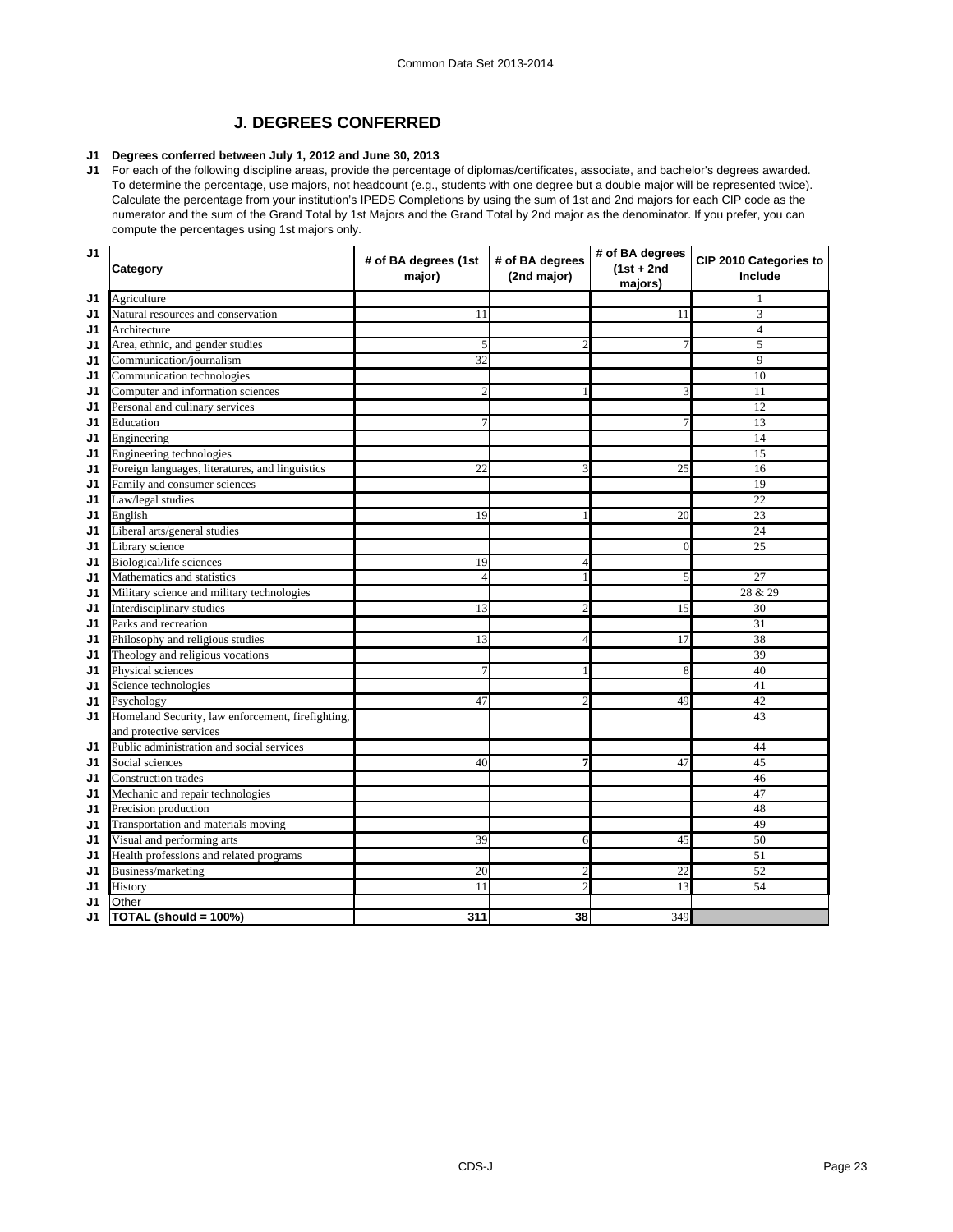| <b>Common Data Set Definitions</b>                                                                                                                                                                                         |  |  |  |  |
|----------------------------------------------------------------------------------------------------------------------------------------------------------------------------------------------------------------------------|--|--|--|--|
| All definitions related to the financial aid section appear at the end of the Definitions document.                                                                                                                        |  |  |  |  |
|                                                                                                                                                                                                                            |  |  |  |  |
| Items preceded by an asterisk (*) represent definitions agreed to among publishers which do not appear on                                                                                                                  |  |  |  |  |
| the CDS document but may be present on individual publishers' surveys.                                                                                                                                                     |  |  |  |  |
|                                                                                                                                                                                                                            |  |  |  |  |
| * Academic advisement: Plan under which each student is assigned to a faculty member or a trained                                                                                                                          |  |  |  |  |
| adviser, who, through regular meetings, helps the student plan and implement immediate and long-term                                                                                                                       |  |  |  |  |
| academic and vocational goals.<br>Accelerated program: Completion of a college program of study in fewer than the usual number of years,                                                                                   |  |  |  |  |
| most often by attending summer sessions and carrying extra courses during the regular academic term.                                                                                                                       |  |  |  |  |
|                                                                                                                                                                                                                            |  |  |  |  |
| Admitted student: Applicant who is offered admission to a degree-granting program at your institution.                                                                                                                     |  |  |  |  |
| * Adult student services: Admission assistance, support, orientation, and other services expressly for adults                                                                                                              |  |  |  |  |
| who have started college for the first time, or who are re-entering after a lapse of a few years.<br>American Indian or Alaska Native: A person having origins in any of the original peoples of North and South           |  |  |  |  |
| America (including Central America) and maintaining tribal affiliation or community attachment.                                                                                                                            |  |  |  |  |
|                                                                                                                                                                                                                            |  |  |  |  |
| Applicant (first-time, first year): An individual who has fulfilled the institution's requirements to be                                                                                                                   |  |  |  |  |
| considered for admission (including payment or waiving of the application fee, if any) and who has been                                                                                                                    |  |  |  |  |
| notified of one of the following actions: admission, nonadmission, placement on waiting list, or application                                                                                                               |  |  |  |  |
| withdrawn (by applicant or institution).                                                                                                                                                                                   |  |  |  |  |
| Application fee: That amount of money that an institution charges for processing a student's application for                                                                                                               |  |  |  |  |
| acceptance. This amount is not creditable toward tuition and required fees, nor is it refundable if the student<br>is not admitted to the institution.                                                                     |  |  |  |  |
| Asian: A person having origins in any of the original peoples of the Far East, Southeast Asia, or the Indian                                                                                                               |  |  |  |  |
| subcontinent, including, for example, Cambodia, China, India, Japan, Korea, Malaysia, Pakistan, the                                                                                                                        |  |  |  |  |
| Philippine Islands, Thailand, and Vietnam.                                                                                                                                                                                 |  |  |  |  |
| Associate degree: An award that normally requires at least two but less than four years of full-time equivalent                                                                                                            |  |  |  |  |
| college work.                                                                                                                                                                                                              |  |  |  |  |
| Bachelor's degree: An award (baccalaureate or equivalent degree, as determined by the Secretary of the<br>U.S. Department of Education) that normally requires at least four years but not more than five years of full-   |  |  |  |  |
| time equivalent college-level work. This includes ALL bachelor's degrees conferred in a five-year cooperative                                                                                                              |  |  |  |  |
| (work-study plan) program. (A cooperative plan provides for alternate class attendance and employment in                                                                                                                   |  |  |  |  |
| business, industry, or government; thus, it allows students to combine actual work experience with their                                                                                                                   |  |  |  |  |
| college studies.) Also, it includes bachelor's degrees in which the normal four years of work are completed in                                                                                                             |  |  |  |  |
| three years.<br>Black or African American: A person having origins in any of the black racial groups of Africa.                                                                                                            |  |  |  |  |
| Board (charges): Assume average cost for 19 meals per week or the maximum meal plan.                                                                                                                                       |  |  |  |  |
| Books and supplies (costs): Average cost of books and supplies. Do not include unusual costs for special                                                                                                                   |  |  |  |  |
| groups of students (e.g., engineering or art majors), unless they constitute the majority of students at your                                                                                                              |  |  |  |  |
| institution.                                                                                                                                                                                                               |  |  |  |  |
| Calendar system: The method by which an institution structures most of its courses for the academic year.                                                                                                                  |  |  |  |  |
| Campus Ministry: Religious student organizations (denominational or nondenominational) devoted to                                                                                                                          |  |  |  |  |
| fostering religious life on college campuses. May also refer to Campus Crusade for Christ, an                                                                                                                              |  |  |  |  |
| interdenominational Christian organization.                                                                                                                                                                                |  |  |  |  |
| * Career and placement services: A range of services, including (often) the following: coordination of visits                                                                                                              |  |  |  |  |
| of employers to campus; aptitude and vocational testing; interest inventories, personal counseling; help in<br>resume writing, interviewing, launching the job search; listings for those students desiring employment and |  |  |  |  |
| those seeking permanent positions; establishment of a permanent reference folder; career resource                                                                                                                          |  |  |  |  |
| materials.                                                                                                                                                                                                                 |  |  |  |  |
| Carnegie units: One year of study or the equivalent in a secondary school subject.                                                                                                                                         |  |  |  |  |
| Certificate: See Postsecondary award, certificate, or diploma.                                                                                                                                                             |  |  |  |  |
| Class rank: The relative numerical position of a student in his or her graduating class, calculated by the high                                                                                                            |  |  |  |  |
| school on the basis of grade-point average, whether weighted or unweighted.<br>College-preparatory program: Courses in academic subjects (English, history and social studies, foreign                                     |  |  |  |  |
| languages, mathematics, science, and the arts) that stress preparation for college or university study.                                                                                                                    |  |  |  |  |
| Common Application: The standard application form distributed by the National Association of Secondary                                                                                                                     |  |  |  |  |
| School Principals for a large number of private colleges who are members of the Common Application Group.                                                                                                                  |  |  |  |  |
| <b>* Community service program:</b> Referral center for students wishing to perform volunteer work in the                                                                                                                  |  |  |  |  |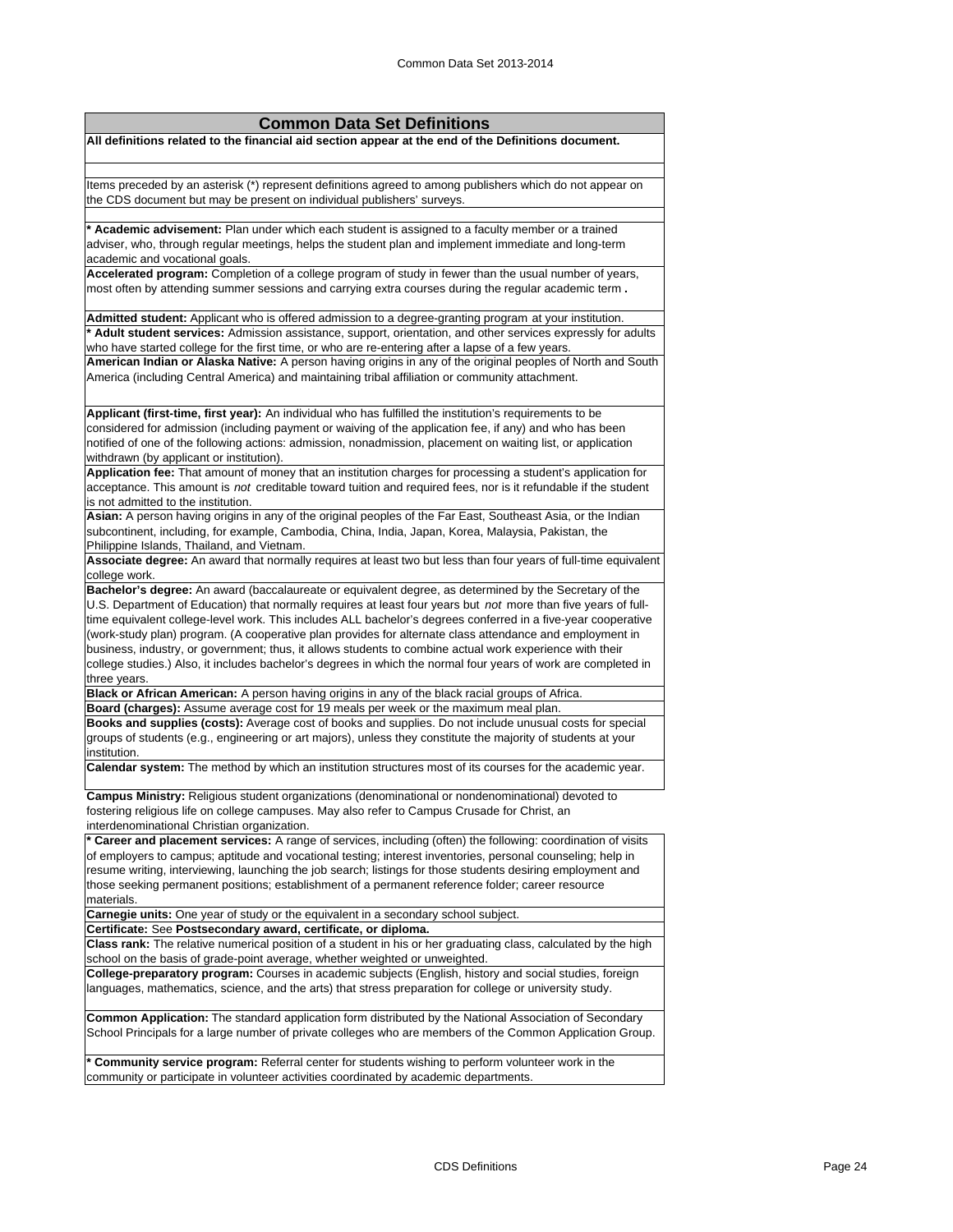**Commuter:** A student who lives off campus in housing that is not owned by, operated by, or affiliated with the college. This category includes students who commute from home and students who have moved to the area to attend college. **Contact hour:** A unit of measure that represents an hour of scheduled instruction given to students. Also referred to as clock hour. **Continuous basis (for program enrollment):** A calendar system classification that is used by institutions that enroll students at any time during the academic year. For example, a cosmetology school or a word processing school might allow students to enroll and begin studies at various times, with no requirement that classes begin on a certain date. **Cooperative education program:** A program that provides for alternate class attendance and employment in business, industry, or government. **Cooperative housing:** College-owned, -operated, or -affiliated housing in which students share room and board expenses and participate in household chores to reduce living expenses. **\* Counseling service:** Activities designed to assist students in making plans and decisions related to their education, career, or personal development. **Credit:** Recognition of attendance or performance in an instructional activity (course or program) that can be applied by a recipient toward the requirements for a degree, diploma, certificate, or other formal award. **Credit course:** A course that, if successfully completed, can be applied toward the number of courses required for achieving a degree, diploma, certificate, or other formal award. **Credit hour:** A unit of measure representing an hour (50 minutes) of instruction over a 15-week period in a semester or trimester system or a 10-week period in a quarter system. It is applied toward the total number of hours needed for completing the requirements of a degree, diploma, certificate, or other formal award. **Cross-registration:** A system whereby students enrolled at one institution may take courses at another institution without having to apply to the second institution. **Deferred admission:** The practice of permitting admitted students to postpone enrollment, usually for a period of one academic term or one year. **Degree:** An award conferred by a college, university, or other postsecondary education institution as official recognition for the successful completion of a program of studies. **Degree-seeking students:** Students enrolled in courses for credit who are recognized by the institution as seeking a degree or formal award. At the undergraduate level, this is intended to include students enrolled in vocational or occupational programs. **Differs by program (calendar system):** A calendar system classification that is used by institutions that have occupational/vocational programs of varying length. These schools may enroll students at specific times depending on the program desired. For example, a school might offer a two-month program in January, March, May, September, and November; and a three-month program in January, April, and October. **Diploma:** See **Postsecondary award, certificate, or diploma. Distance learning:** An option for earning course credit at off-campus locations via cable television, internet, satellite classes, videotapes, correspondence courses, or other means. **Doctor's degree-research/scholarship:** A Ph.D. or other doctor's degree that requires advanced work beyond the master's level, including the preparation and defense of a dissertation based on original research, or the planning and execution of an original project demonstrating substantial artistic or scholarly achievement. Some examples of this type of degree may include Ed.D., D.M.A., D.B.A., D.Sc., D.A., or D.M, and others, as designated by the awarding institution. **Doctor's degree-professional practice:** A doctor's degree that is conferred upon completion of a program providing the knowledge and skills for the recognition, credential, or license required for professional practice. The degree is awarded after a period of study such that the total time to the degree, including both preprofessional and professional preparation, equals at least six full-time equivalent academic years. Some of these degrees were formerly classified as "first-professional" and may include: Chiropractic (D.C. or D.C.M.); Dentistry (D.D.S. or D.M.D.); Law (L.L.B. or J.D.); Medicine (M.D.); Optometry (O.D.); Osteopathic Medicine (D.O); Pharmacy (Pharm.D.); Podiatry (D.P.M., Pod.D., D.P.); or, Veterinary Medicine (D.V.M.), and others, as designated by the awarding institution. **Doctor's degree-other:** A doctor's degree that does not meet the definition of a doctor's degree research/scholarship or a doctor's degree - professional practice. **Double major:** Program in which students may complete two undergraduate programs of study simultaneously. **Dual enrollment:** A program through which high school students may enroll in college courses while still enrolled in high school. Students are not required to apply for admission to the college in order to participate. **Early action plan:** An admission plan that allows students to apply and be notified of an admission decision well in advance of the regular notification dates. If admitted, the candidate is not committed to enroll; the student may reply to the offer under the college's regular reply policy. **Early admission:** A policy under which students who have not completed high school are admitted and enroll full time in college, usually after completion of their junior year.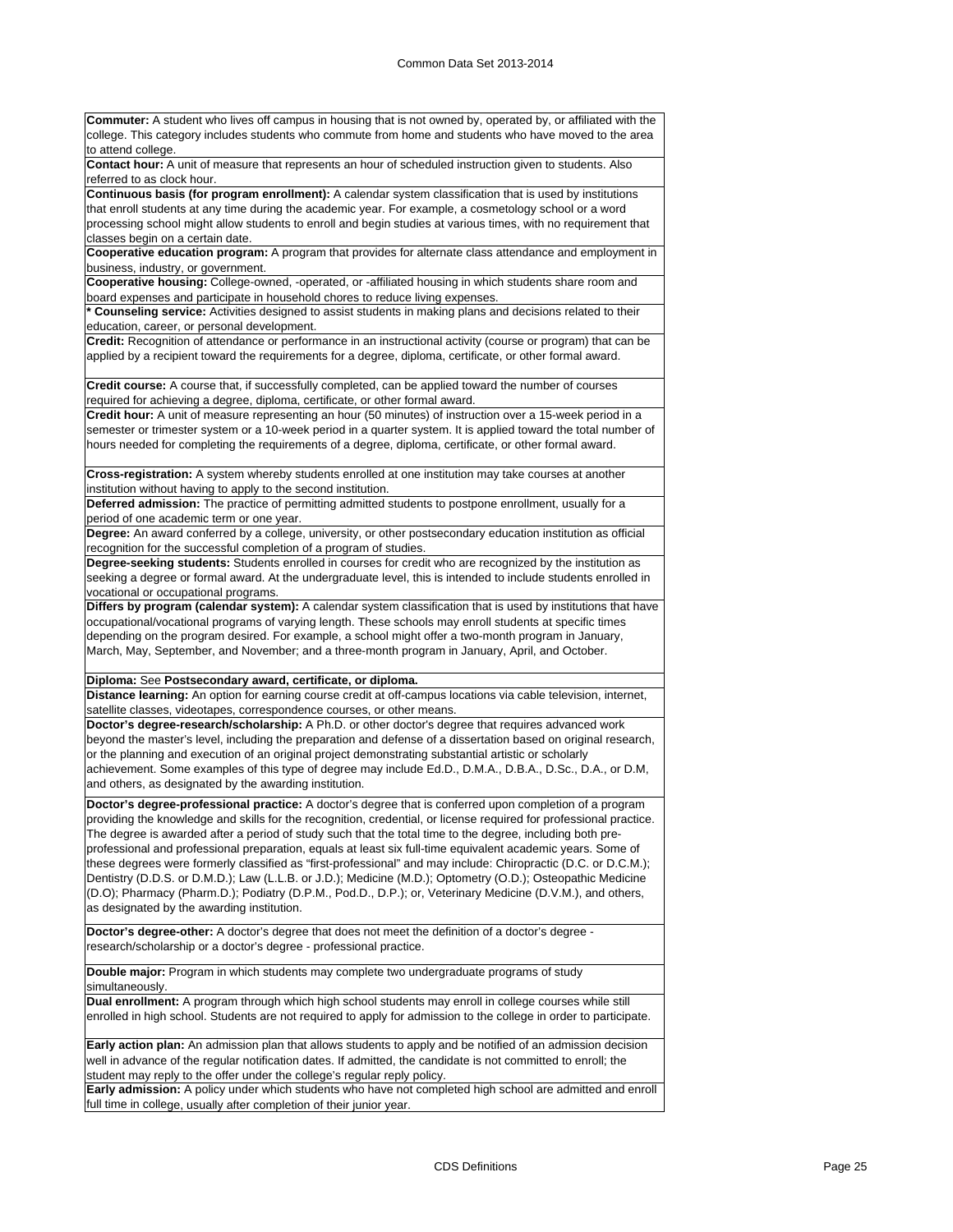**Early decision plan:** A plan that permits students to apply and be notified of an admission decision (and financial aid offer if applicable) well in advance of the regular notification date. Applicants agree to accept an offer of admission and, if admitted, to withdraw their applications from other colleges. There are three possible decisions for early decision applicants: admitted, denied, or not admitted but forwarded for consideration with the regular applicant pool, without prejudice.

**English as a Second Language (ESL):** A course of study designed specifically for students whose native language is not English.

**Exchange student program-domestic:** Any arrangement between a student and a college that permits study for a semester or more at another college **in the United States** without extending the amount of time required for a degree. **See also Study abroad**.

**External degree program:** A program of study in which students earn credits toward a degree through independent study, college courses, proficiency examinations, and personal experience. External degree programs require minimal or no classroom attendance.

**Extracurricular activities (as admission factor):** Special consideration in the admissions process given for participation in both school and nonschool-related activities of interest to the college, such as clubs, hobbies, student government, athletics, performing arts, etc.

**First-time student:** A student attending any institution for the first time at the level enrolled. Includes students enrolled in the fall term who attended a postsecondary institution for the first time at the same level in the prior summer term. Also includes students who entered with advanced standing (college credit earned before graduation from high school).

**First-time, first-year (freshman) student:** A student attending any institution for the first time at the undergraduate level. Includes students enrolled in the fall term who attended college for the first time in the prior summer term. Also includes students who entered with advanced standing (college credits earned before graduation from high school).

First-year student: A student who has completed less than the equivalent of 1 full year of undergraduate work; that is, less than 30 semester hours (in a 120-hour degree program) or less than 900 contact hours.

#### **Freshman:** A first-year undergraduate student.

**\*Freshman/new student orientation:** Orientation addressing the academic, social, emotional, and intellectual issues involved in beginning college. May be a few hours or a few days in length; at some colleges, there is a fee.

**Full-time student (undergraduate):** A student enrolled for 12 or more semester credits, 12 or more quarter credits, or 24 or more contact hours a week each term.

**Geographical residence (as admission factor):** Special consideration in the admission process given to students from a particular region, state, or country of residence.

**Grade-point average (academic high school GPA):** The sum of grade points a student has earned in secondary school divided by the number of courses taken. The most common system of assigning numbers to grades counts four points for an A, three points for a B, two points for a C, one point for a D, and no points for an E or F. Unweighted GPA's assign the same weight to each course. Weighting gives students additional points for their grades in advanced or honors courses.

**Graduate student:** A student who holds a bachelor's or equivalent, and is taking courses at the postbaccalaureate level.

**\* Health services:** Free or low cost on-campus primary and preventive health care available to students.

**High school diploma or recognized equivalent:** A document certifying the successful completion of a prescribed secondary school program of studies, or the attainment of satisfactory scores on the Tests of General Educational Development (GED), or another state-specified examination.

**Hispanic or Latino:** A person of Mexican, Puerto Rican, Cuban, South or Central American, or other Spanish culture or origin, regardless of race.

**Honors program:** Any special program for very able students offering the opportunity for educational enrichment, independent study, acceleration, or some combination of these.

**Independent study:** Academic work chosen or designed by the student with the approval of the department concerned, under an instructor's supervision, and usually undertaken outside of the regular classroom structure.

**In-state tuition:** The tuition charged by institutions to those students who meet the state's or institution's residency requirements.

**International student:** See **Nonresident alien.**

**International student group:** Student groups that facilitate cultural dialogue, support a diverse campus, assist international students in acclimation and creating a social network.

**Internship:** Any short-term, supervised work experience usually related to a student's major field, for which the student earns academic credit. The work can be full- or part-time, on- or off-campus, paid or unpaid.

**\* Learning center:** Center offering assistance through tutors, workshops, computer programs, or audiovisual equipment in reading, writing, math, and skills such as taking notes, managing time, taking tests.

**\* Legal services:** Free or low cost legal advice for a range of issues (personal and other).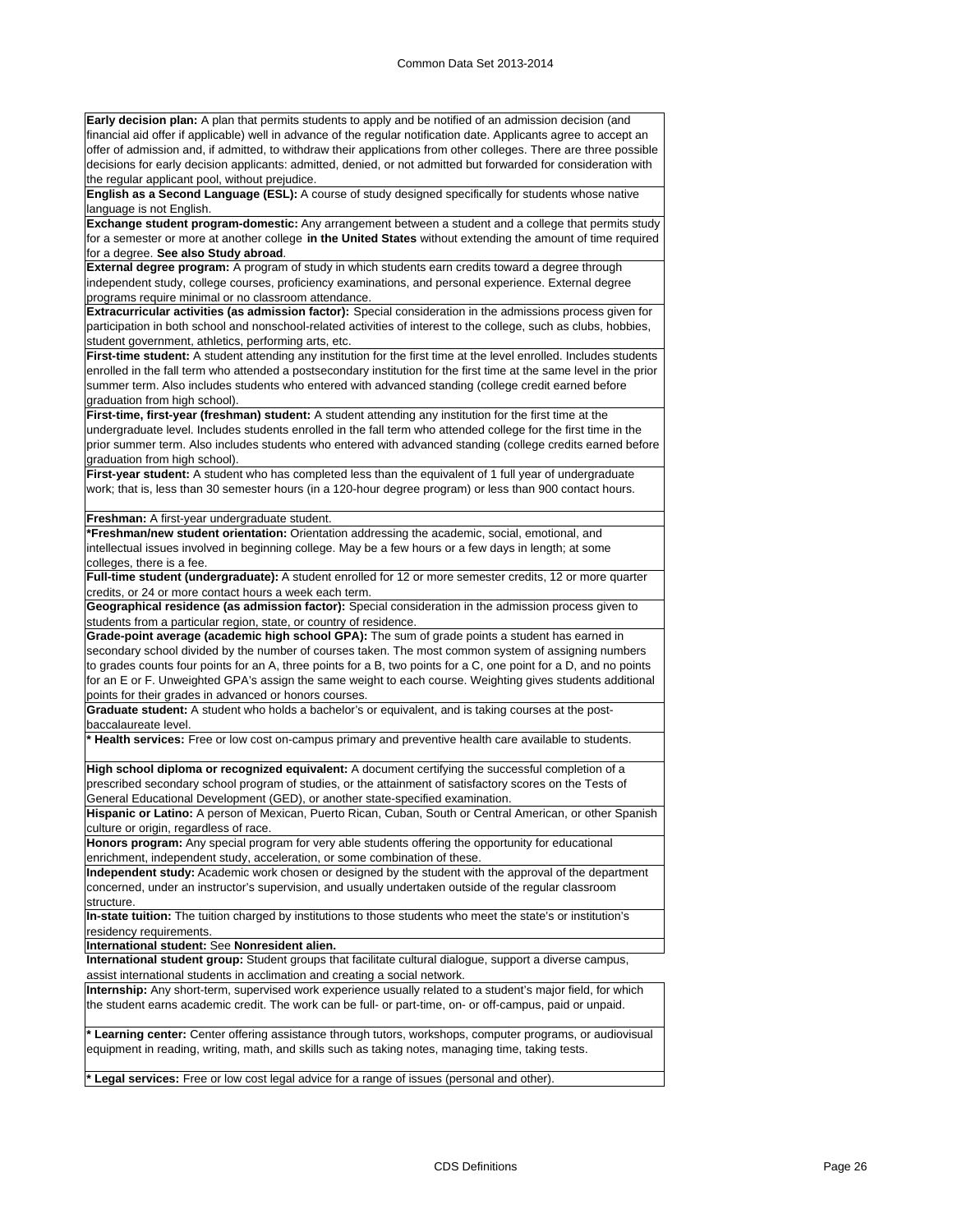**Liberal arts/career combination:** Program in which a student earns undergraduate degrees in two separate fields, one in a liberal arts major and the other in a professional or specialized major, whether on campus or through cross‑registration.

**Master's degree:** An award that requires the successful completion of a program of study of generally one or two full-time equivalent academic years of work beyond the bachelor's degree. Some of these degrees, such as those in Theology (M.Div., M.H.L./Rav) that were formerly classified as "first-professional", may require more than two full-time equivalent academic years of work.

**Minority affiliation (as admission factor):** Special consideration in the admission process for members of designated racial/ethnic minority groups.

**\* Minority student center:** Center with programs, activities, and/or services intended to enhance the college experience of students of color.

**Model United Nations:** A simulation activity focusing on conflict resolution, globalization, and diplomacy. Assuming roles as foreign ambassadors and "delegates," students conduct research, engage in debate, draft

resolutions, and may participate in a national Model UN conference.

**Native Hawaiian or Other Pacific Islander:** A person having origins in any of the original peoples of Hawaii, Guam, Samoa, or other Pacific Islands.

**Nonresident alien:** A person who is not a citizen or national of the United States and who is in this country on a visa or temporary basis and does not have the right to remain indefinitely.

**\* On-campus day care:** Licensed day care for students' children (usually age 3 and up); usually for a fee.

**Open admission:** Admission policy under which virtually all secondary school graduates or students with GED equivalency diplomas are admitted without regard to academic record, test scores, or other qualifications.

**Other expenses (costs):** Include average costs for clothing, laundry, entertainment, medical (if not a required fee), and furnishings.

**Out-of-state tuition:** The tuition charged by institutions to those students who do not meet the institution's or state's residency requirements.

**Part-time student (undergraduate):** A student enrolled for fewer than 12 credits per semester or quarter, or fewer than 24 contact hours a week each term.

**\* Personal counseling**: One-on-one or group counseling with trained professionals for students who want to explore personal, educational, or vocational issues.

**Post-baccalaureate certificate:** An award that requires completion of an organized program of study requiring 18 credit hours beyond the bachelor's; designed for persons who have completed a baccalaureate degree but do not meet the requirements of academic degrees carrying the title of master.

**Post-master's certificate:** An award that requires completion of an organized program of study of 24 credit hours beyond the master's degree but does not meet the requirements of academic degrees at the doctoral level.

**Postsecondary award, certificate, or diploma:** Includes the following three IPEDS definitions for postsecondary awards, certificates, and diplomas of varying durations and credit/contact hour requirements—

*Less Than 1 Academic Year:* Requires completion of an organized program of study at the postsecondary level (below the baccalaureate degree) in less than 1 academic year (2 semesters or 3 quarters) or in less than 900 contact hours by a student enrolled full-time.

*At Least 1 But Less Than 2 Academic Years:* Requires completion of an organized program of study at the postsecondary level (below the baccalaureate degree) in at least 1 but less than 2 full-time equivalent academic years, or designed for completion in at least 30 but less than 60 credit hours, or in at least 900 but less than 1,800 contact hours.

*At Least 2 But Less Than 4 Academic Years:* Requires completion of an organized program of study at the postsecondary level (below the baccalaureate degree) in at least 2 but less than 4 full-time equivalent academic years, or designed for completion in at least 60 but less than 120 credit hours, or in at least 1,800 but less than 3,600 contact hours.

**Private institution:** An educational institution controlled by a private individual(s) or by a nongovernmental agency, usually supported primarily by other than public funds, and operated by other than publicly elected or appointed officials.

**Private for-profit institution:** A private institution in which the individual(s) or agency in control receives compensation, other than wages, rent, or other expenses for the assumption of risk.

**Private nonprofit institution:** A private institution in which the individual(s) or agency in control receives no compensation, other than wages, rent, or other expenses for the assumption of risk. These include both independent nonprofit schools and those affiliated with a religious organization.

**Proprietary institution:** See **Private for-profit institution.**

**Public institution:** An educational institution whose programs and activities are operated by publicly elected or appointed school officials, and which is supported primarily by public funds.

**Quarter calendar system:** A calendar system in which the academic year consists of three sessions called quarters of about 12 weeks each. The range may be from 10 to 15 weeks. There may be an additional quarter in the summer.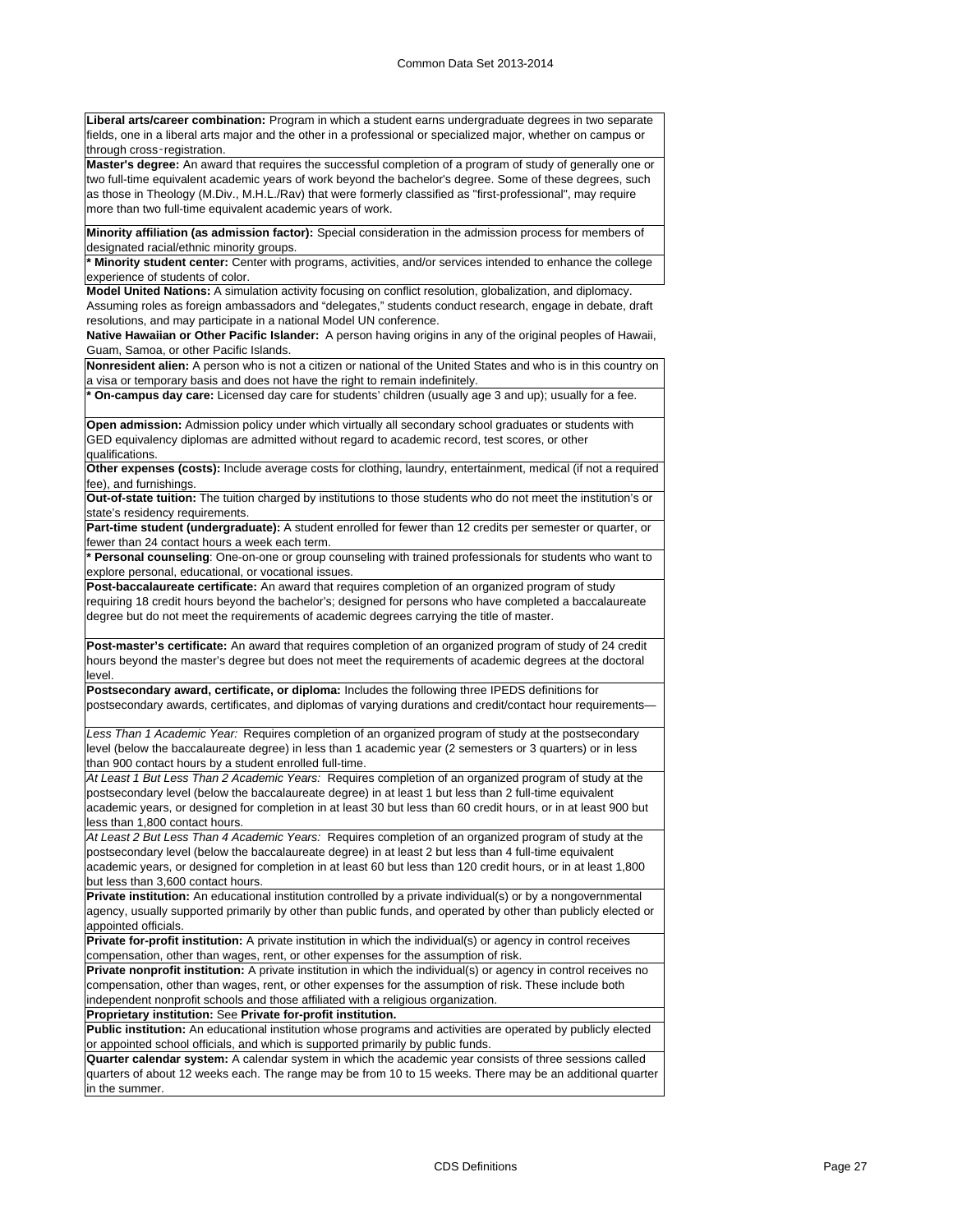**Race/ethnicity:** Category used to describe groups to which individuals belong, identify with, or belong in the eyes of the community. The categories do not denote scientific definitions of anthropological origins. A person may be counted in only one group.

**Race/ethnicity unknown:** Category used to classify students or employees whose race/ethnicity is not known and whom institutions are unable to place in one of the specified racial/ethnic categories.

**Religious affiliation/commitment (as admission factor):** Special consideration given in the admission process for affiliation with a certain church or faith/religion, commitment to a religious vocation, or observance of certain religious tenets/lifestyle.

**\* Religious counseling:** One-on-one or group counseling with trained professionals for students who want to explore religious problems or issues.

**\* Remedial services:** Instructional courses designed for students deficient in the general competencies necessary for a regular postsecondary curriculum and educational setting.

**Required fees:** Fixed sum charged to students for items not covered by tuition and required of such a large proportion of all students that the student who does NOT pay is the exception. Do not include application fees or optional fees such as lab fees or parking fees.

**Resident alien or other eligible non-citizen:** A person who is not a citizen or national of the United States and who has been admitted as a legal immigrant for the purpose of obtaining permanent resident alien status (and who holds either an alien registration card [Form I-551 or I-151], a Temporary Resident Card [Form I-688], or an Arrival-Departure Record [Form I-94] with a notation that conveys legal immigrant status, such as Section 207 Refugee, Section 208 Asylee, Conditional Entrant Parolee or Cuban-Haitian).

**Room and board (charges)—on campus:** Assume double occupancy in institutional housing and 19 meals per week (or maximum meal plan).

**Secondary school record (as admission factor):** Information maintained by the secondary school that may include such things as the student's high school transcript, class rank, GPA, and teacher and counselor recommendations.

**Semester calendar system:** A calendar system that consists of two semesters during the academic year with about 16 weeks for each semester of instruction. There may be an additional summer session.

**Student-designed major:** A program of study based on individual interests, designed with the assistance of an adviser.

**Study abroad:** Any arrangement by which a student completes part of the college program studying in another country. Can be at a campus abroad or through a cooperative agreement with some other U.S. college or an institution of another country.

**\* Summer session:** A summer session is shorter than a regular semester and not considered part of the academic year. It is not the third term of an institution operating on a trimester system or the fourth term of an institution operating on a quarter calendar system. The institution may have 2 or more sessions occurring in the summer months. Some schools, such as vocational and beauty schools, have year-round classes with no separate summer session.

**Talent/ability (as admission factor):** Special consideration given to students with demonstrated talent/abilities in areas of interest to the institution (e.g., sports, the arts, languages, etc.) **Teacher certification program:** Program designed to prepare students to meet the requirements for

certification as teachers in elementary, middle/junior high, and secondary schools.

**Transfer applicant:** An individual who has fulfilled the institution's requirements to be considered for admission (including payment or waiving of the application fee, if any) and who has previously attended another college or university and earned college-level credit.

**Transfer student:** A student entering the institution for the first time but known to have previously attended a postsecondary institution at the same level (e.g., undergraduate). The student may transfer with or without credit.

**Transportation (costs):** Assume two round trips to student's hometown per year for students in institutional housing or daily travel to and from your institution for commuter students.

**Trimester calendar system:** An academic year consisting of 3 terms of about 15 weeks each.

**Tuition:** Amount of money charged to students for instructional services. Tuition may be charged per term, per course, or per credit.

**\* Tutoring:** May range from one-on-one tutoring in specific subjects to tutoring in an area such as math, reading, or writing. Most tutors are college students; at some colleges, they are specially trained and certified.

**Unit:** a standard of measurement representing hours of academic instruction (e.g., semester credit, quarter credit, contact hour).

**Undergraduate:** A student enrolled in a four- or five-year bachelor's degree program, an associate degree program, or a vocational or technical program below the baccalaureate.

**\* Veteran's counseling:** Helps veterans and their dependents obtain benefits for their selected program and provides certifications to the Veteran's Administration. May also provide personal counseling on the transition from the military to a civilian life.

**\* Visually impaired:** Any person whose sight loss is not correctable and is sufficiently severe as to adversely affect educational performance.